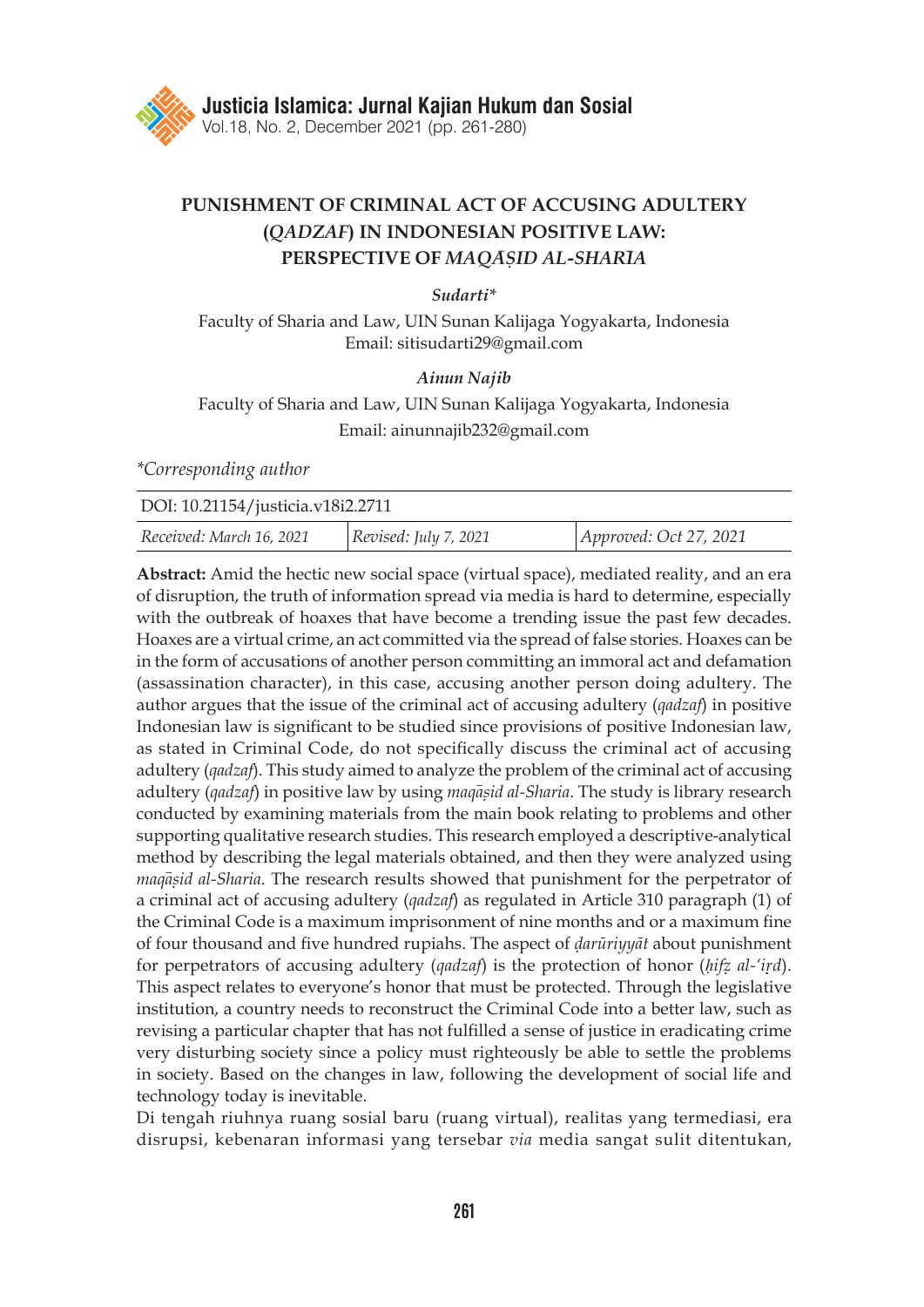apalagi dengan menyeruaknya *hoax* yang sejak beberapa dekade belakangan menjadi tren isu. *Hoax* menjadi bentuk kejahatan virtual; suatu tindakan yang dilakukan *via* penyebaran cerita palsu, dapat berupa tuduhan orang lain melakukan tindakan buruk, dan pencemaran nama baik (*assassination character*); dalam hal ini menuduh orang lain berbuat zina. Penulis berpendapat bahwa persoalan tindak pidana menuduh zina (*qadzaf*) dalam hukum positif Indonesia penting dikaji mengingat dalam ketentuan hukum positif Indonesia sebagaimana yang terdapat dalam KUHP tidak membahas secara khusus mengenai tindak pidana menuduh zina (*qadzaf*). Penelitian ini bertujuan untuk menganalisis persoalan tindak pidana menuduh zina (*qadzaf*) dalam hukum positif dengan menggunakan *maqa*>*s*{*id al-Sharia.* Jenis penelitian yang digunakan adalah penelitian pustaka, yaitu penelitian yang dilakukan dengan menelaah bahan-bahan dari buku utama yang berkaitan dengan masalah dan buku penunjang lainnya yang berkaitan dengan kajian penelitian yang bersifat kualitatif. Metode penelitian yang digunakan bersifat deskriptif analitis dengan cara menguraikan bahan hukum yang diperoleh, selanjutnya menganalisis dengan menggunakan pisau analisis *maqasid al-Sharia*. Hasil penelitian menunjukkan bahwa sanksi bagi pelaku tindak pidana menuduh zina (*qadzaf*) sebagaimana diatur dalam Pasal 310 ayat (1) KUHP adalah pidana penjara paling lama sembilan bulan dan atau denda paling banyak empat ribu lima ratus rupiah. Aspek d{ar*ū*riyy*ā*t yang berkenaan dengan hukuman bagi pelaku menuduh zina (*qadzaf*) adalah aspek perlindungan terhadap kehormatan (*ḥifż al-'ir*{*d*). Aspek ini berkaitan dengan kehormatan setiap orang yang harus dilindungi. Negara melalui lembaga legislatif perlu melakukan restrukturisasi KUHP kepada hukum yang lebih baik agar dapat tercipta suatu hukum yang baik, seperti melakukan revisi terhadap pasal tertentu yang dianggap masih belum memenuhi rasa keadilan dalam rangka memberantas kejahatan yang sudah sangat meresahkan masyarakat, karena sebuah kebijakan selayaknya harus mampu menjawab masalah dimasyarakat. Pada dasarnya perubahan undang-undang merupakan sebuah keniscayaan dalam rangka mengikuti perkembangan kehidupan sosial masyarakat dan teknologi saat ini.

Keywords: Indonesian Positive Law; Qadzaf; Maqāsid Al-Sharia.

## **INTRODUCTION**

A human being is a creature having a position of glory higher than other creatures. Allah has granted humans a perfect form of mind to perform the mission as a caliphate on earth. Therefore, as creatures having a higher position, human beings should not condescend or humiliate other humans and creatures similarly created by Allah. Humans are forbidden from condescending to others, including reproaching, gossipping, or accusing vile for others, such as slander shown to others without valid evidence. Also, accusing adultery (*qadzaf*) of good people is lousy behavior leading to a great sin.<sup>1</sup>

Al-Ghazali broadens and deepens terms actions carried out by someone in the form of defamation, namely statinginsulting (degrading) words to other people

<sup>1</sup> Abdur Rahman I Doi, *Tindak Pidana dalam Syari'at Islam* (Jakarta : PT Rineka Cipta, 1992), 48-51.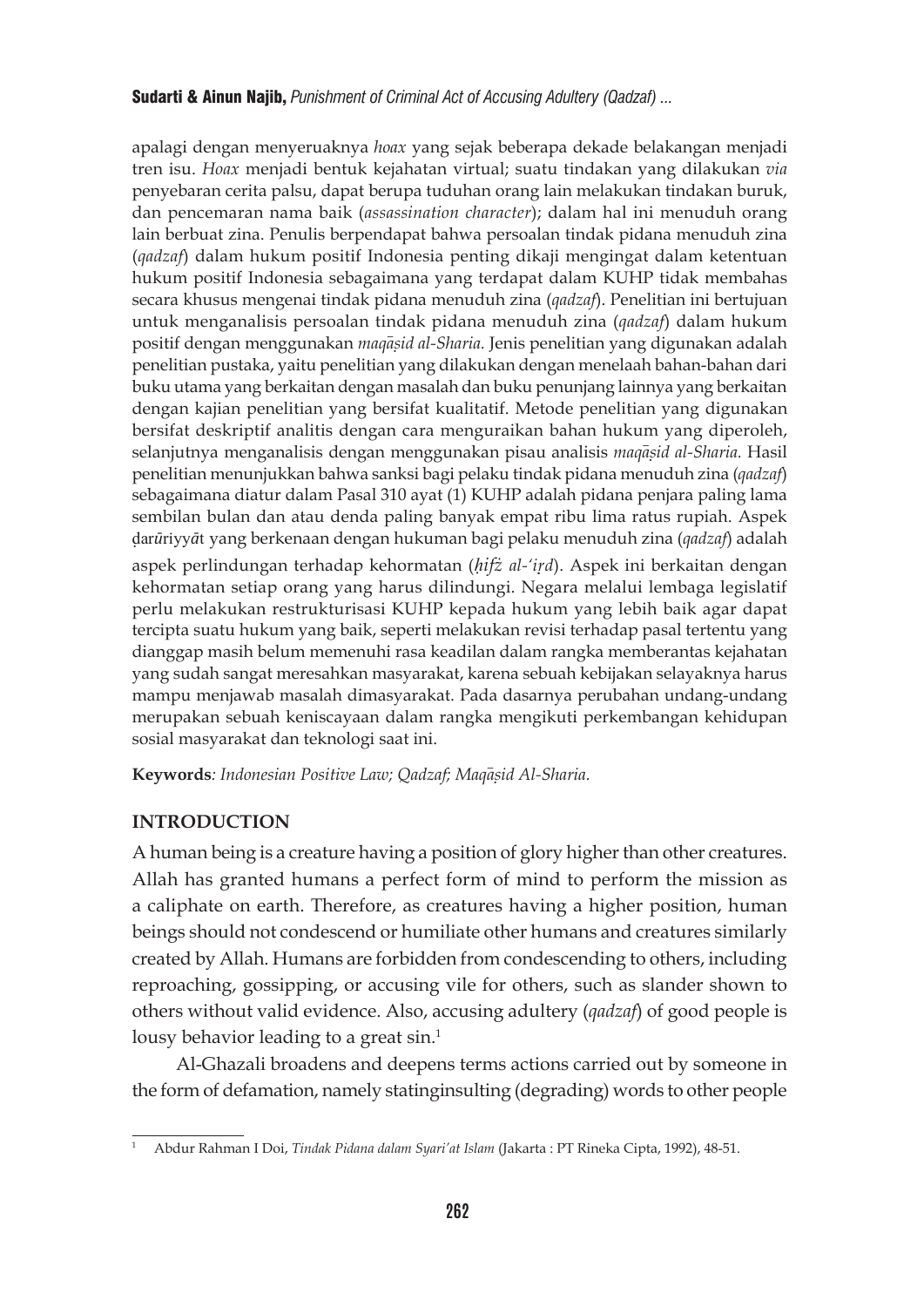in public.2 Data from the Supreme Court of the Republic of Indonesia showed that during the vulnerable period of 2020 to April 2021, there were around 1456 cases of insult that had received permanent legal decisions from the court. These numbers are spread throughout the territory of Indonesia.3

Indonesia applies Positive law arranged in The Criminal Code and The Criminal Procedure Code arranging the criminal action of accusing adultery (*qadzaf*) categorized as a criminal act of humiliation. According to Article 310 Paragraph (1) of the Criminal Code, the perpetrator did a criminal act of defamation of someone publicly. This is a threat of defamation (to ruin someone's good name). Accordingly, the perpetrator will be imprisoned for maximally nine months or charged with a criminal fine of maximally four thousand and five hundred rupiahs.4 This article aims to make everyone respect other people's rights and not slander that can ruin other people's reputations.

Things associated with criminal action of accusing adultery (*qadzaf*) are categorized as humiliation in positive Indonesian law, and this is also listed in Article 311 Paragraph (1), Article 331 Paragraph (1), Article 317 Paragraph (1) of The Criminal Code. The elements in Article 317 paragraph (1) are objective. The objective element is filing a complaint or information of someone whose honor is attacked by the authorities, either in writing or verbally. The subjective element is deliberate.

Provisions in positive law are not the same as the punishment for the perpetrator accusing adultery (*qadzaf*) in Islamic criminal law. However, punishment has been listed in the Criminal Code to protect and respect human dignity to not condescend to and slandering to each other.

According to provisions in Islamic criminal law, everyone accused of adultery gets a great sin and is obligated to be lashed with a whip. Independent people are punished with eighty times whiplashing, while slaves are punished with forty times whiplashing. Furthermore, requirements of people accused of adultery and who have been punished by eighty times whip lashing are having sensible or *baligh*; they are not mother, not father or grandmother and forth of accused ones; accused people are a Muslim; the accused people are already adults, sensible, independent, and care from good people.<sup>5</sup>

Islamic criminal law views that witnesses need to find solutions in deciding cases. The case of *qadzaf* (accusing adultery) requires four witnesses to testify

<sup>2</sup> Abdul Hamid Al-Ghazali, *Ihyaul Ulumuddin* (Ciputat: Lentera Hati, 2003), 379, See also Imam Jalaluddin, *Tafsir Jalalain* (Bandung: Sinar Baru Algensindo, 2010), 428.

<sup>3</sup> https://putusan3.mahkamahagung.go.id/search.html?q=penghinaan accessed 1 May 2021.

<sup>&</sup>lt;sup>4</sup> Look at Article 310 Paragraph (1) The Criminal Code (KUHP).

<sup>5</sup> Sulaiman Rasjid, *Fiqh Islam* (Bandung : Sinar Baru Algesindo Bandung, 2010), 438.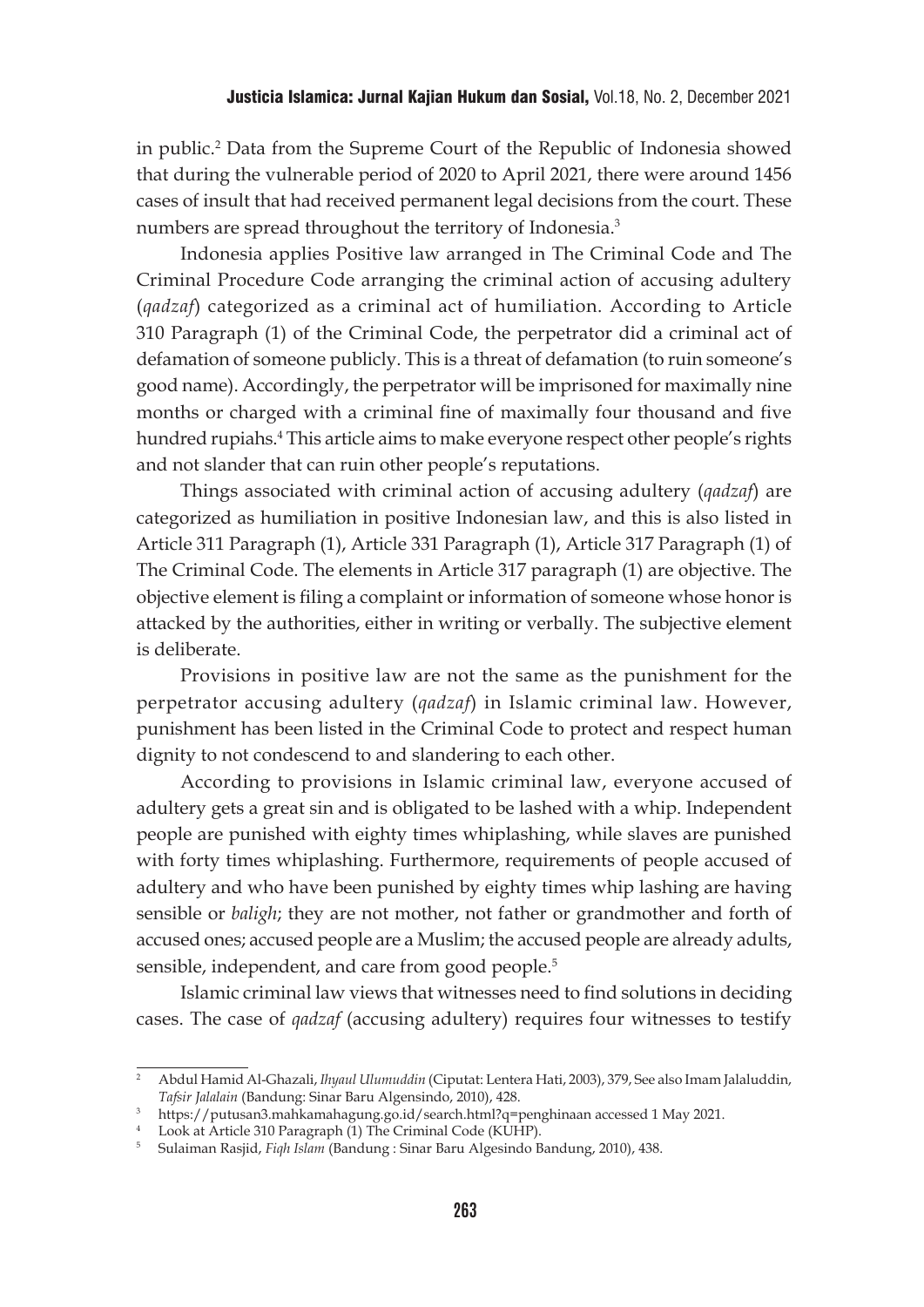before the court.<sup>6</sup> Opinion of the Fuqaha that testimony of a person who has accused other people of doing adultery in another matter is unacceptable because he has done something causing wickedness. Thus, he was considered unfair, while justice is one of the conditions for receiving a person's testimony. Finally, someone needs to have repentance in order for his testimony can be accepted.<sup>7</sup>

A person can be said to be breaking the law when he or she intentionally or unintentionally violates applicable law. Then, he or she will be examined in court. Whether or not the defendant has committed the act accused to him should be proven.<sup>8</sup> Evidence, in a broad sense, is the ability of the defendant or plaintiff to utilize the law of evidence to support and justify legal relationships and events denied in the related law. Meanwhile, in a narrow sense, the proof is only needed as long as matters are disputed or things are still in the dispute or only as long as there are disputes between the parties in dispute.<sup>9</sup>

The criminal act of *qadzaf* includes two rights that classify *qadzaf* as a criminal act, including the aspects of human values and the correlation with divine values, making *qadzaf* very prohibited. According to Imam Abu Hanifah, in violation of *qadzaf* actions, Allah's rights (rights of the people/society) and humans (individuals). Therefore, even though the criminal act of *qadzaf* is not reported to the court (judge) or is not reported by a person who is the object of *qadzaf* (*maqzuf*), *had qadzaf* must continue to run and not be affected by the forgiveness from the victim (*maqzuf*).10 Imam Asy-Shafi'i argued that *qadzaf* is a criminal act in which it has dominant rights to humans (individuals) than rights of the masses (society). Therefore, perpetrators of *Jarimah qadzaf* can be freed from punishment if they receive forgiveness from the victim (*maqzuf*) even though the report has entered the court.<sup>11</sup>

Hambali school of thought also has the same opinion as the Syafi'i school of thought. The case of *haqul adamiyyin* (human rights) is more dominant in *qadzaf* cases. The form of *qadzaf* punishment can be inherited to the heirs of the suspect if the accuser of *qadzaf* (*qazif*) has passed away. Maliki school has disagreed over this matter. The first opinion has the same opinion as to the Asy-Syafi'i school, stating that *haqqul adamiyyin* (human rights) is more dominant than rights of Allah (rights of people) so that there is an element of forgiveness for perpetrators of

<sup>6</sup> Ibnu Qayim Al-Jauziyah, *Al-Thuruq al-Khukmiyyah fi al-Siyasah al-Syar'iyyah*, translated by Adnan Qahar, *Hukum Acara Peradilan Islam* (Yogyakarta : Pustaka Pelajar, 2006), 228.

<sup>7</sup> Sayyid Sabiq, *Fiqh Sunnah*, translated by Muhammad Nabhan Husein (Bandung : PT Al-Ma'arif, 1990), ed. V, Vol. IX, 155.

<sup>8</sup> Ibnu Qayim Al-Jauziyah, *Al-Thuruq al-Khukmiyyah fi al-Siyasah al-Syar'iyyah*, 2. 9 Yahya Harahap, *Pembahasan Permasalahan dan penerapan KUHAP: Pemeriksaan Sidang Pengadilan, Banding, Kasasi dan Peninjauan Kembali* (Jakarta: Sinar Grafika, 2000), 273.

<sup>&</sup>lt;sup>10</sup> 'Ala' Ad-Din Al-Kasani, *Badai' Ash-Shanai' fi Fi Tartib Asy-Syara'i*, Vol. VII, (Beirut: Daar AlFikr, 1996), 77.<br><sup>11</sup> Wahbah Az-Zuhaili, *Fiqh Islam wa adillatuhu*, Vol. VI, (Damaskus: Daar Fikr, 1989), 81.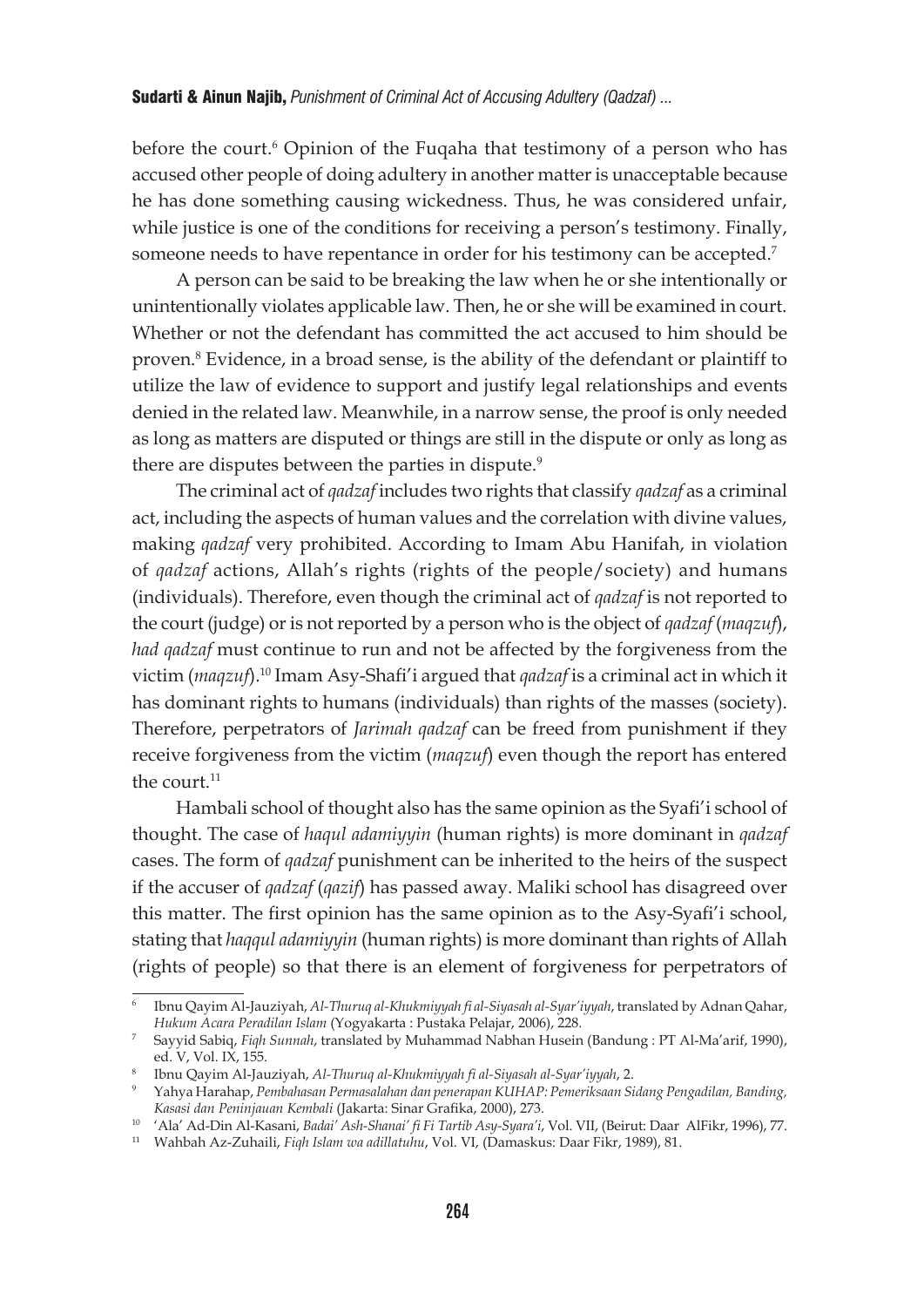criminals (*Jarimah*) of *qadzaf*. The second opinion argues that there is an element of forgiveness in the *qadzaf* finger.

In contrast, the finger has not been reported to the court (judge), so that this is still classified as an individual right. However, when the report has been submitted to the court (judge), this is already within the scope of the realm of God's right and has no elements. Substantially, even though the victim has been forgiven but punishment is still running as it should be.12

Nevertheless, many scholars have different opinions regarding the rights of Allah (rights of people) and *haqqul adamiyyin* (individual rights) in the context of the criminal act of being accused of adultery (*qadzaf*). In this case, there is an agreement of the need for complaints or reporting of criminal acts of *qadzaf* against the accused one (*muqzif*) as a condition for the fall of the *qadzaf* finger. Complaining one may not be represented by other people, but an expert in his lineage may guard him. A person owning the right to complain is accused one (*muqzif*). When accused, one dies. According to an Islamic scholar, Imam Abu Hanifah, the claim of ones complaining was null and void because it is solely right of Allah. It does not have property value so that it cannot be inherited. However, according to Iman Malik, Imam Asy Syafi'i, and Imam Ahmad, the right to complain can be inherited from heirs. However, if the accused does not have an heir, the claim reported is null and void.13

The author argues that the criminal act of accusing adultery (*qadzaf*) in positive Indonesian law is significant to study considering that provisions of positive Indonesian law, as stated in the Criminal Code, do not specifically discuss the criminal act of accusing adultery (*qadzaf*). The author focuses on examining criminal sanctions of accusing adultery (*qadzaf*) in positive Indonesian law and analyzing provisions of this punishment using *maqasid al-Sharia*. The author of this study investigates provisions of the criminal act of accusing adultery (*qadzaf*), then he analyzes those provisions by using *maqasid al-Sharia*. Based on the background described above, there are several main issues answered through this research, namely: first, what are provisions of the criminal act of accusing adultery (*qadzaf*) in positive Indonesian law?, second, how is an analysis of maqasid al-Sharia on provisions of the criminal act of accusing adultery (*qadzaf*) in positive Indonesian law?

Some previous research has studied the criminal act of accusing adultery (*qadzaf*). For example, first is the research applied by Ainun Mardiyah with the title *Qadzaf in the form of Kinayah (Study of Islamic Criminal Law Analysis)*. Her research results explained that the concept of *jarimah qadzaf* consists of two parts,

<sup>12</sup> Muhammad Ibn Rusyd, *Bidayatul Mujtahid*, Vol. II, (Damaskus: Daar Fikr, tt), 331. 13 'Ala'Ad-Din Al-Kasani, *Badai' Ash-Shanai' fi Fi Tartib Asy-Syara'i*, Vol. VII, 81-82.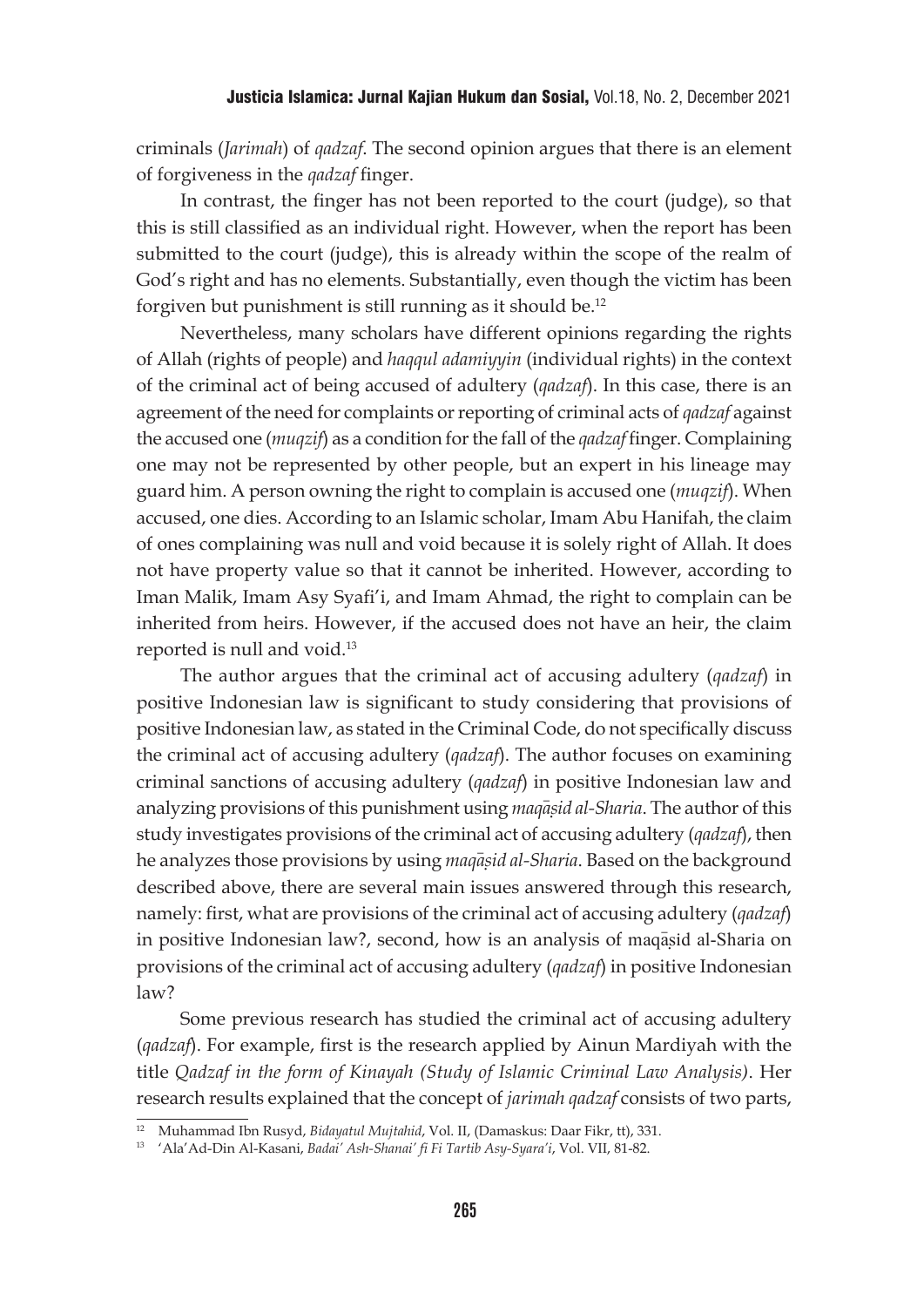namely *jarimah qadzaf* having a clear interpretation of word and *jarimah qadzaf* using innuendo interpretation of word (*kinayah*). How to prove *jarimah qadzaf bil kinayah* is identified from the form of recognition (*iqrar*) by the perpetrator, and form of writing, such as accusation in printed media, electronic (internet) media, and indication (*qarinah*).14

The second example is research conducted by Muhammad Agus Prasetyo with the title *Comparative Study on Proving the Crime of Accusing Adultery (Qadzaf) According to Islamic Law and Positive Law*. His research results showed that there were differences in proving between the Islamic and favorable laws. Based on Islamic law, the perpetrator of a criminal act or *jarimah* accusing adultery (*qadzaf*) is sentenced to eighty times whiplashing. Meanwhile, based on positive Islamic law, the perpetrator of *qadzaf* is punished by maximally four years imprisonment.<sup>15</sup>

Previous research focused on punishment and proof of adultery crime, both favorable and Islamic criminal laws. However, this topic has not been analyzed using maqasid al-sharia approach. According to the author, this maqasid al-sharia approach distinguishes this research from the results of previous studies. The researcher selected library research conducted by examining materials from the main book related to problems and other supporting qualitative research studies. This research used the descriptive-analytical method toward how to describing legal material obtained, then analyzing them using *maqasid al-Sharia*.

## **PERSPECTIVE OF** *MAQA*>*S*{*ID AL-SHARI*>*A*

In structure language of Arab, *maqasid al-Sharia* consists of two words that are *maqa*>*s*{*id* and *maqa*>*s*{*id al-Sharia* is a form of plural from maqshad, *qās*{*d maqs*{*id* or *qus*{*ud* is a form of the word from *qās*{*ada*, *yasqudu* with diverse of meaning such as direction, destination, middle, fair and not exceeded the limit.<sup>16</sup> Meanwhile, *sharia*, in language, means the road to the water source. The road to a water source can be associated with the primary source of life.<sup>17</sup>

Syatibi divided *maqasid al-Sharia* to become tree levels of *maqasid* or legal purposes, it's called *magasid al-Sharia*. *Magasid al-Sharia* is something that must exist for survival (life sustainable) being human. If only something does not exist, human life will be destroyed. Purpose of *d*{*arūri* that aims to protect religion (*ḥifż* 

<sup>14</sup> Ainun Mardiyah, "*Qadzaf* dalam Bentuk Kinayah (Studi Analisis Hukum Pidana Islam)", *Essay,*  Sumatera Utara Medan, 2019.

<sup>&</sup>lt;sup>15</sup> Muhammad Agus Prasetyo, "Studi Komparatif Tentang Pembuktian Tindak Pidana Menuduh Zina (*Qadzaf*) Menurut Hukum Islam dan Hukum Positif", *Essay,* Fakultas Syari'ah dan Hukum UIN Walisongo Semarang, 2017.

<sup>&</sup>lt;sup>16</sup> Ahmad bin Muhammad bin 'Ali al-Fayumi al-Muqri, al-Mishbah al-Munir fi Garib al-Syarh al-Kabir li ar-Rāfi'i, 192 in Ahmad Imam Mawardi, Fiqh Minoritas Fiqh Al-Aqlliyat dan Evolusi Maqashid asy-Syari'ah *dari Konsep ke Pendekatan*, ed. I, (Yogyakarta: Lkis, 2012), 178-179.

<sup>17</sup> Asafri Jaya Bakri, *Konsep Maqasid Syariah Menurut As-Syatibi* (Jakarta: PT Raja Grafindo Persada, 1996), 61.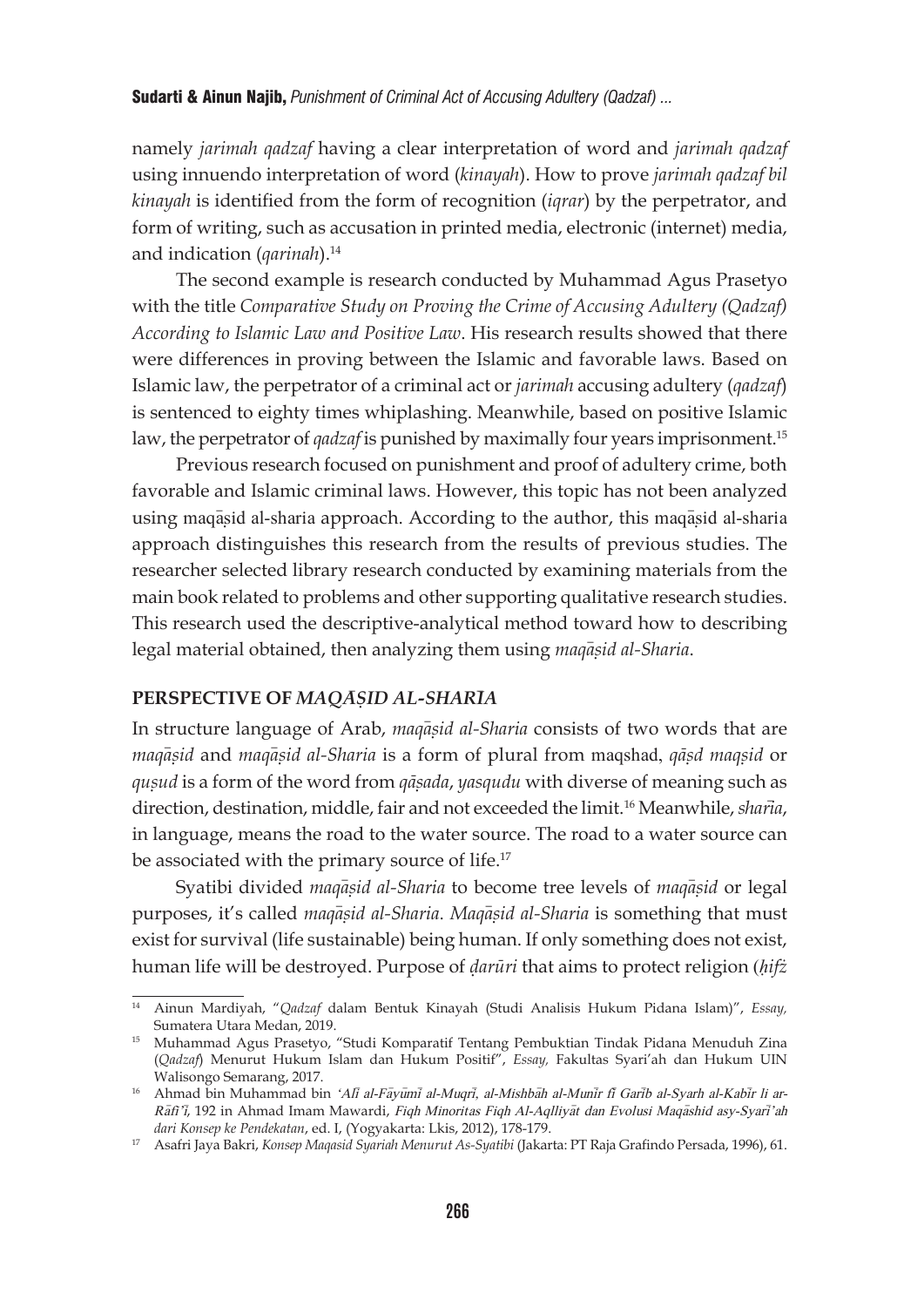*ad-di*>n), protection of soul (*ḥifż an-nafs*), protection of reason (*ḥifż al-'aql*), protection of property (*hifz al-mal*) and protection of respectability.<sup>18</sup>

*Magāsid al-hājjiāt* is something where is needed for human beings' survival. If only something did not exist, human life would not experience destruction, but trouble will hinder it. Subsequently, *maqasid al-tahsiniyyat* is absence something decorative-ornamental which will not destroy for purposing of *d*{*arūri* but the presence will beautify achievements for purposing of *daruriat*. <sup>19</sup> The third benefit (kemaslahatan) above has related tightly to one another, especially side of function it. *Darūrīyyat* is the main priority, *hājjiāt* is complemented the main one and *tahsiniyyat* is perfect all of it. *Darūriyyat* have a position as fundamental by necessity *ḥājjiāt* and *tah*{*si*>*niyya*>*t*. 20

*Magasid ad-darūriyyāt* is something that must exist for the continuation of human life, which consists of saving religion (*ḥifz ad-din*> ), 21 save souls (*ḥifz an-nafs*), save wits (*hifz al-'aql*), save treasure (*hifz al-mal*), save offspring or self-respect (*hifz an-nasl*). <sup>22</sup> *D*{*arūriyyāt*<sup>23</sup> serves as basis for the need for *ḥajiyyāt* and *tah*{*si*>*niyya*>*t.24* Maqasid al-*h*ajiyy $\bar{a}$ t is something that's needed for the continuation of human life, but if its existence does not exist, then human life will not experience destruction. *Maqasid at-tahsiniyyat* is something whose presence will beautify the attainment of the goal of *d*{*arūri*. 25

Contemporary classifications divide *maqasid* into three levels:

- a. General maqasid (al-maqasid al-'ammah), namely maqasid that can be explored in all parts of Islamic law.
- b. Specific magasid (*al-magasid al-khāssah*), namely magasid that can be observed throughout the contents and chapters of particular Islamic law.
- c. Partial maqasid (al-maqasid al-juz'iyyah), namely the intentions behind a particular verse or law.26

In order to correct shortcomings of classical *maqasid* theory related to reaching of person that is covered, namely individual, the idea of *maqasid* by contemporary Muslim scholars was expanded to include a broader range of

<sup>22</sup> Ahmad Al-Mursi Husain Jauhar, *Maqasid Syariah,* ed. II, (Jakarta: AMZAH, 2010), xiii.

<sup>18</sup> Ali Sodiqin, *Fiqh Ushul Fiqh* (Yogyakarta: BERANDA, 2012), 174.

<sup>19</sup> Yudian Wahyudi, *Maqasid Syari'ah dalam Pergumulan Politik,* ed. IV, (Yogyakarta: Pesantren Nawesea Press, 2014), 29-30.

<sup>20</sup> *Ibid.*

<sup>&</sup>lt;sup>21</sup> Look at Yusuf Al-Qaradawi, *Dirasah Fi Fiqh Maqasid asy-Shari'ah*, ed. III, (Kairo: Darus Syuruq, 2007), 19.

<sup>&</sup>lt;sup>23</sup> See explanation about *darūriyyāt* in Jalaluddin Muhammad Bin Ahmad Al-Muhalli Asy-Syafi'i, *Sarh Al-Waraqat* Fi Us{u>l Al-Fiqh (Beirut; Darul Kudsi, 1999), 81.

<sup>24</sup> Ali Sodiqin, *Fiqh Ushul Fiqh,* 174.

<sup>&</sup>lt;sup>26</sup> Jasser Auda, *Maqasid al-Shari'ah as Philosophy of Islamic Law A Systems Approach (Washington: The* International Institute of Islamic Thought London, 2007), 5. Look at Jasser Auda, *Membumikan Hukum Islam Melalui Maqashid Syari'ah* (Bandung: PT. Mizan Pustaka, 2015), 11.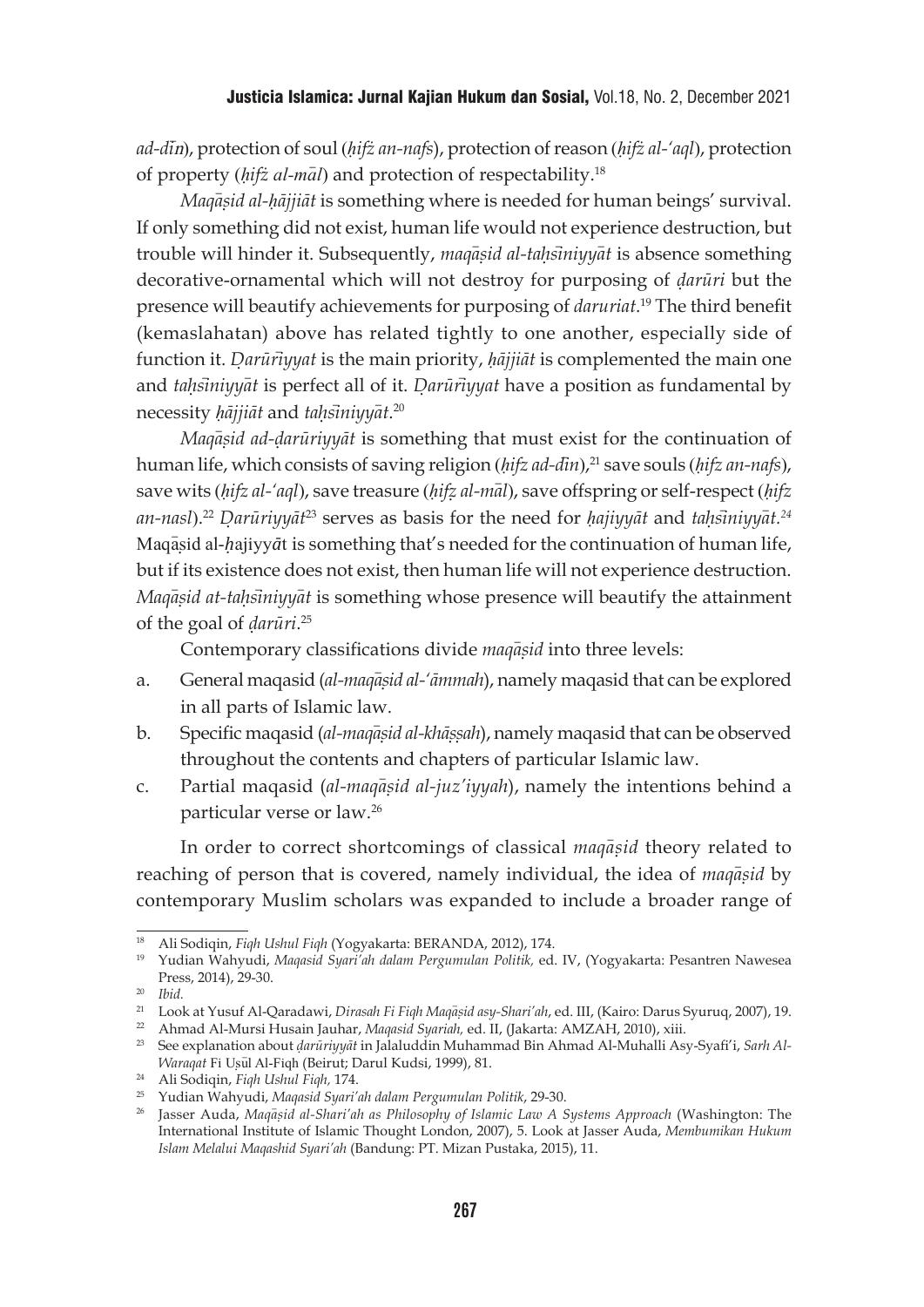humans including society, nation, and even Muslims.<sup>27</sup> Jasser Auda divides *maqasid sharia* into six system features used as a tool of analysis, namely cognitive dimensions of religious thought, wholeness, openness, and a hierarchy of thinking that influence each other (interrelated hierarchy), religious thinking that involves various dimensions (multidimensionality) and purposefulness. These six features are closely related, semipermeable, and related to one another, thus forming a whole system of thinking.<sup>28</sup>

*Maqasid al-sharia* in meaning *maqasid ash- shari* contains four aspects where the first goal from Sharia is a benefit for humans in the world, and hereafter, sharia as something must be understood, Sharia as something legal of taklif should be done. Furthermore, a destination of Sharia is that it brings humans to the protection of the law.<sup>29</sup> First aspect related with payload and essence of *maqasid al-sharia*. The second aspect is related to the dimension of language in order to be able to understand with the result that achieved benefit something to contain it. The third aspect is related to the implementation of shariah provisions in setting to manifest benefit.<sup>30</sup> In writing it, the writer used the theory of *maqasid al-sharia* as an instrument to analyze criminal punishment act accused adultery in positive Indonesian law.

# **PROVISION OF CRIMINAL ACT ACCUSED ADULTERY (***QADZAF***) IN INDONESIAN POSITIVE LAW**

Someone accused adultery (*qadzaf*) in positive law interpreted as something deed intentionally that showed or threw accusations action of sexual intercourse between male and female. According to positive law in Indonesia, accused adultery is considered insulting, such as in article 310 KUHP.

- (1) Anyone who deliberately attacks someone's honor or name by accusing him of something known to the public is punished for defamation by a maximum imprisonment of nine months or a maximum fine of four thousand and five hundred rupiahs.
- (2) Suppose this is done in writing or pictures broadcast, shown, or posted in public. In that case, he will be punished for defamation with a maximum imprisonment of one year and four months or a maximum fine of four thousand five hundred rupiahs.
- (3) It does not constitute defamation or written defamation if the act is committed in the public interest or because it is compelled to defend oneself.

<sup>27</sup> Jasser Auda, *Membumikan Hukum Islam Melalui Maqashid Syari'ah,* 37.

<sup>28</sup> *Ibid.,*11.

<sup>&</sup>lt;sup>29</sup> Abu Ishāq āsy-Syatibi, *Al-Muwafaqat fi Usūl asy-Syari'ah* (Kairo: Mustafā Muhammad, t.t.), 5.

<sup>30</sup> Asafri Jaya Bakri, *Konsep Maqasid Syariah Menurut As-Syatibi,* 70.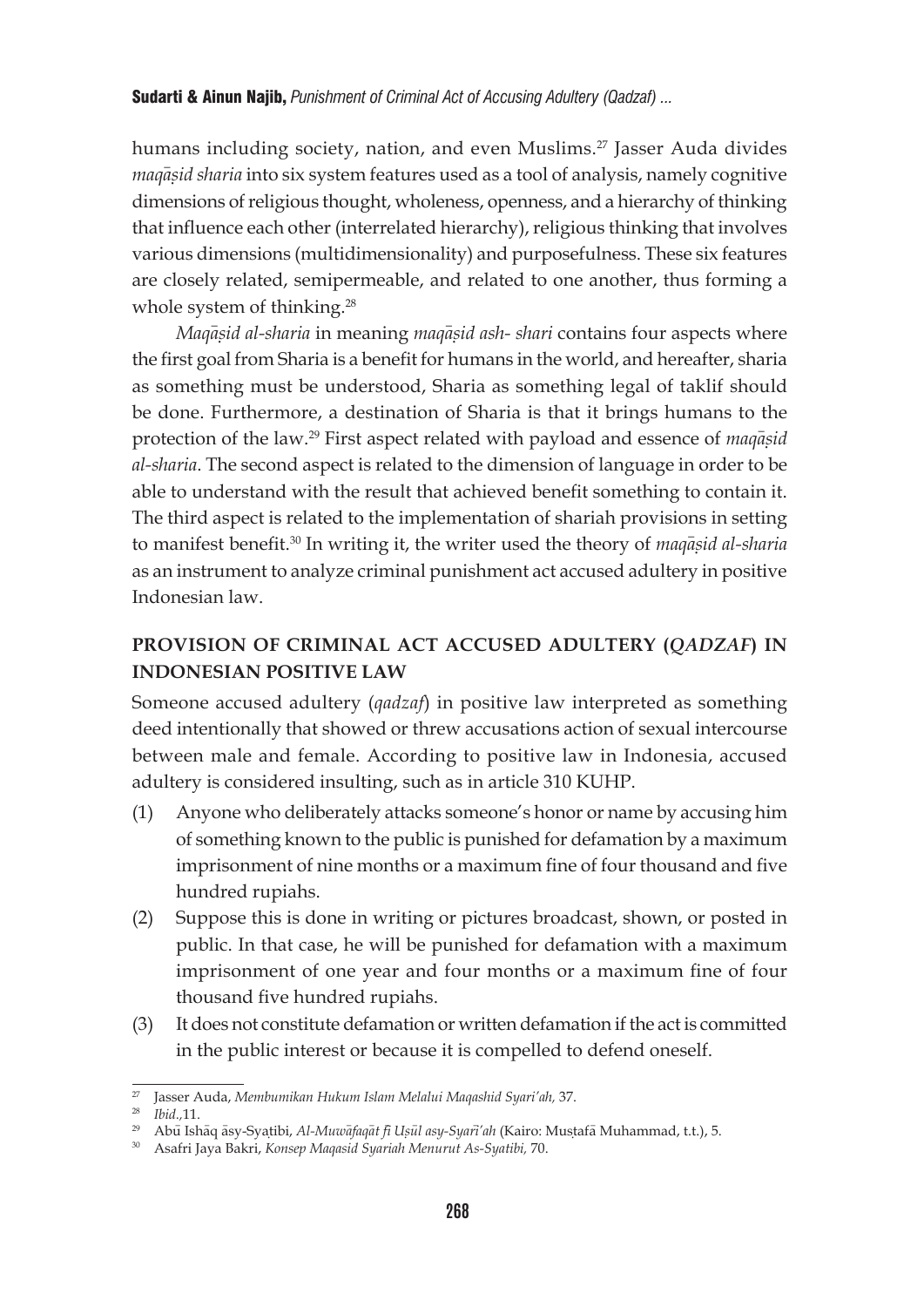The provisions of positive Indonesian law where is being in KUHP, something is regarded that have defiled a reputation, other people. In contrast, something deliberated and purposed to attack respecting or reputation of a person to know all of humanity. KUHP has clearly explained the vilification of reputation, a complaint offense corresponding in Article 310 Paragraph (1) until Paragraph (3). The criminal event of humiliation was deed insulting that dropped position, dignity, and reputation because of accused several things. An act of humiliation is threatened imprisonment the longest nine months and, or fine at most four thousand five hundred's rupiah.

Based on provisions Article 183, The Criminal Procedure Code (KUHAP) explained that judge could not impose a criminal for someone except for at least two of evidence legally.31 The referring for Article 183 KUHAP this, to attest criminal action accused adultery (*qadzaf*) have to be having evidence legally based on article 184 KUHAP that is witness information<sup>32</sup>, expert explanation<sup>33</sup>, document<sup>34</sup>, hint<sup>35</sup> and defendant information<sup>36</sup>.

*First*, witness information becomes an essential instrument of evidence in criminal cases, and almost all evidence criminal cases are always standardized for examination of witness statements. The criteria of evidence tool is statement witness having provisions that witness must be followed by oath, if only witness reject to take an oath without valid reasons, so he will be exposed to witnesses during fourteen days where it is provisioned in Article 161 KUHAP. Statement witness must be given the opportunity on trial because if the witness gives information outside the trial, he is not be considered by evidence tool to prove defendant error.<sup>37</sup>

<sup>31</sup> Look at Article 183 The Criminal Procedure Code (KUHAP).

<sup>&</sup>lt;sup>32</sup> Witness testimony as evidence is what the witness stated at trial, for further see Article 185 Paragraph (1) The Criminal Code (KUHP).

<sup>&</sup>lt;sup>33</sup> Expert statement is what an expert states in a court session, further see Article 186 The Criminal Procedure Code (KUHAP).

<sup>&</sup>lt;sup>34</sup> Letter evidence as referred to in Article 184 Paragraph (1) letter c is made on an oath of office or strengthened by an oath are:

a. Minutes and other letters in official form prepared by the authorized public official or before him, which contain information about the events or conditions he has heard, seen or experienced, accompanied by clear and emphatic reasons for the statement.

b. Letters made according to the provisions of statutory regulations or letters made by an official regarding matters included in the management which are their responsibility and are intended to prove a situation.

c. A statement letter from an expert that contains an opinion based on his expertise regarding a matter or situation which is formally requested thereof.

Another letter that can only be valid if it has something to do with the contents of other means of proof. For further information, see Article 187 points a, b, c, and d The Criminal Procedure Code (KUHAP).

<sup>&</sup>lt;sup>35</sup> Guidance evidence is an act, event or situation which because of its compatibility, either between one another or with the criminal act itself, indicates that a criminal act has occurred and who the perpetrator is. Guidance can only be obtained from witness statements, letters and statements of defendants. Further, see Article 188 Paragraph (1) and (2) The Criminal Procedure Code (KUHAP).

<sup>36</sup> The defendant's statement is what the defendant states at trial about an act he has committed or which he knows or experienced himself. Further, see Article 189 Paragraph (1) to Paragraph (4) The Criminal Procedure Code (KUHAP).

<sup>37</sup> Tim Penerbit Citra Umbara, *KUHP dan KUHAP,* ed. X, (Bandung: Citra Umbara,2013), 241.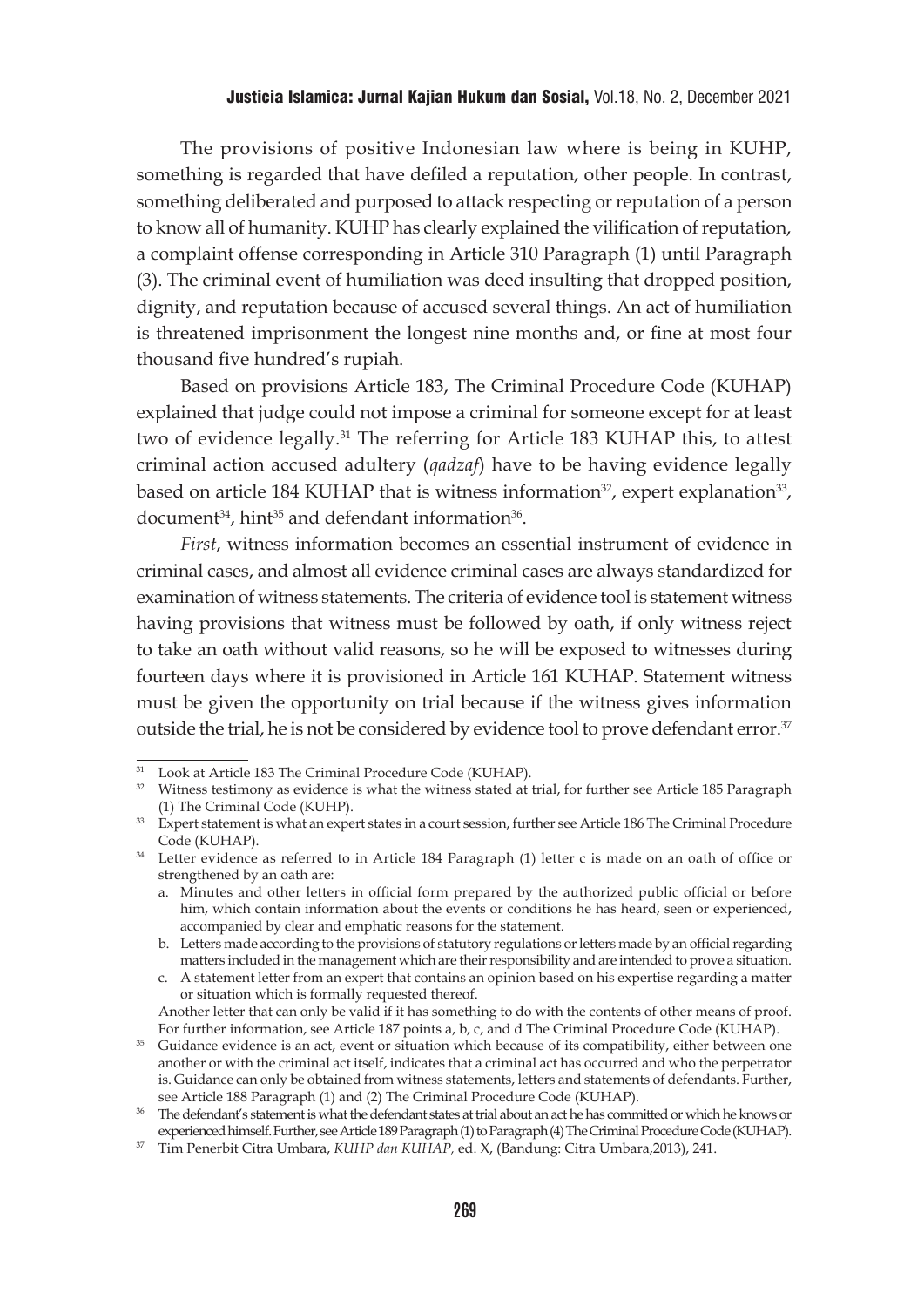Mukti Arto, his book about the Practice of Civil Cases at the Religious Courts, states that a witness gives testimony before a trial by fulfilling certain conditions regarding an event or condition that he has seen, heard, and experienced as evidence of the incident.<sup>38</sup> Witness gave the information has to be the case about events or incidents that he has personally experienced. At the same time, the opinion or allegation obtained by reasoning does not constitute testimony.39

Generally, everyone can be a witness, but notable exceptions make them unable to testify. Unless stipulated otherwise in this law, the statement cannot be heard and may resign as a witness. This is as stated in Article 168 point (1), (2), and (3) of the Criminal Procedure Code. Furthermore, article 171 points (1) and (2) KUHAP also adds an exception to give testimony under oath.

Andi Hamzah said that children are not yet fifteen years old, such as people with mental illness, insane illness. However, sometimes, in mental science, it has called by a psychopath. They cannot be fully accounted for in criminal law, so they do not need oaths or promises to be taken in giving information. Therefore, their testimony is only used as a guide. $40$  People can be exempted from their obligation to testify because of their work, dignity, or position. Article 170 point (1) and (2) of Criminal Procedure Code reads as he has been explained above, the witness testimony that was stated before the court regarding what he saw, he felt, he experienced, he was information as evidence (article 185 paragraph 1), how about the witness testimony obtained from a third party. For example, a third party told a story. Matter to the witness that a murder had occurred. Such testimony is called testimonial de audit.<sup>41</sup>

Following an explanation of the Criminal Procedure Code, which states *de auditu testimony* is not permitted as evidence. In tune with the purpose of criminal procedure law, which seeks material truth and protects human rights where the truth of the testimony of a witness, who only hears from another person, is not guaranteed, *de auditu* testimony or hearsay evidence should not be used in Indonesia either. However, the audition's testimony also needed to be heard by a judge. Although it does not have value as testimony evidence, it can strengthen the judge's conviction based on two other pieces of evidence.<sup>42</sup>

*Second*, the expert explanation as evidence tool according to M. Yahya Harahap in his book about *Discussion of Problems and Implementation of Criminal Procedure Code: Investigators and Prosecution*, only gets with doing to search and

<sup>38</sup> Mukti Arto, *Praktek Perkara Perdata pada Pengadilan Agama,* ed. III, (Yogyakarta: Pustaka Pelajar, 2000),

<sup>165. 39</sup> Sudikno Merto Kusumo, *Hukum Acara Perdata Indonesia* (Liberty: PT Ilmu Persada, 1999), 135. 40 Andi Hamzah, *Asas-Asas Hukum Pidana* (Jakarta: Rineka Cipta, 2008), 258-259.

<sup>41</sup> *Ibid*., 300.

<sup>42</sup> *Ibid*., 242.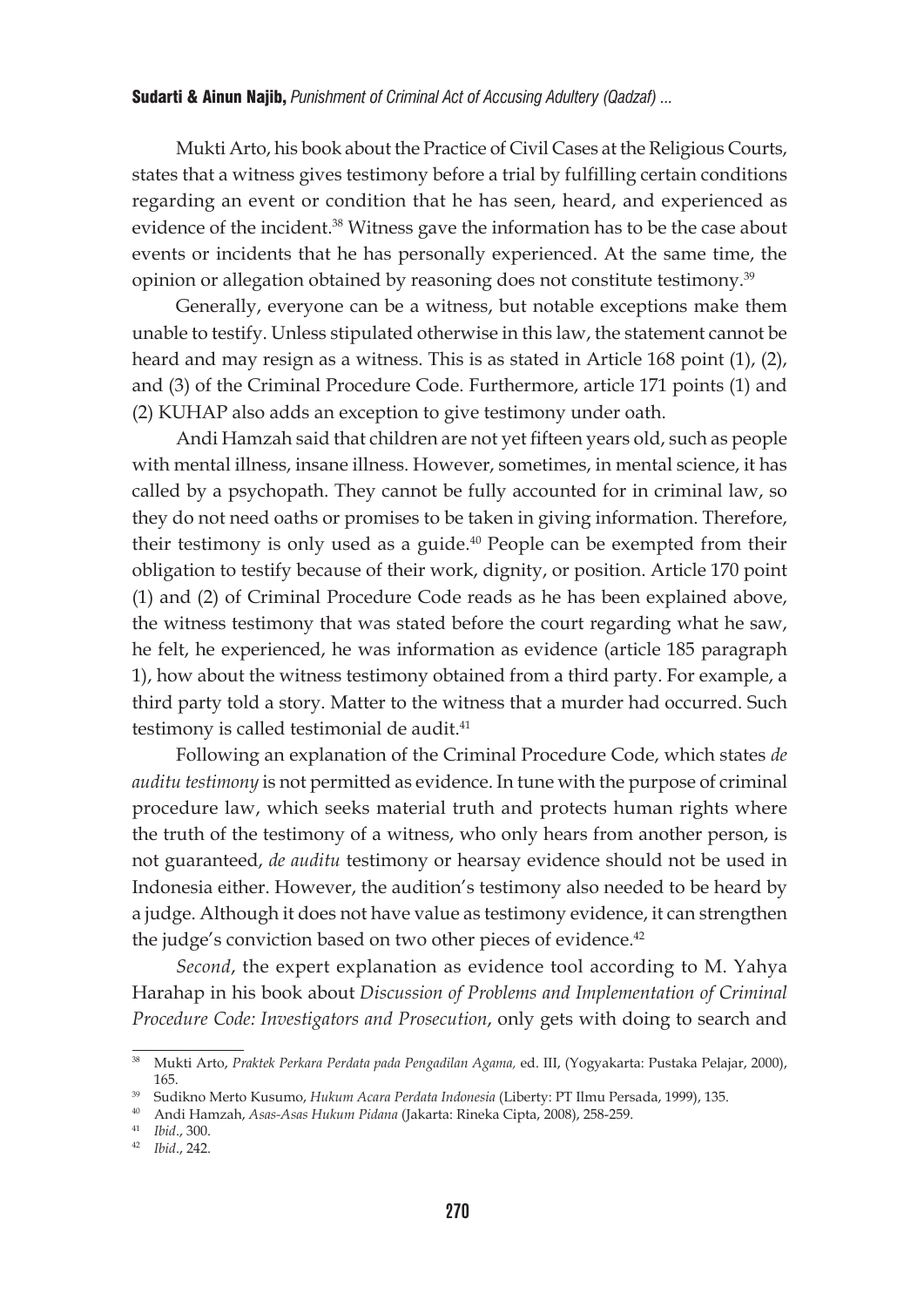connect from some of the provisions in article KUHAP, starting from Article 1 Paragraph (28), Article 133, and Article 179 by way of setting some of the articles to explain clearly about meaning expert as evidence tool.43 According to Article 184 paragraph (1) of the Criminal Procedure Code, an expert statement is also valid evidence. Regarding the meaning of witness testimony, it can be seen in Article 184 of the Criminal Procedure Code, which states that expert testimony is what an expert states in court. The article does not explain who is an expert and what is an expert's statement. Andi Hamzah explained that expertise is knowledge whom someone has learned (owned). HIR's understanding of science was expanded to include Criminalism, so van Bemmelen said that writing, weapons, fingerprints, and so on were included in the understanding of science.<sup>44</sup>

*Third, the* evidence tool of the document, according to me. Rubini and Chaidir Ali in Taufiqul Hulam in his book about *Reactualization of DNA Test Evidence from the Perspective of Islamic Law and Positive Law*, explain that evidence tool of the document is anything an object such as paper, wood, leaf, and other of one kind that contains signs reading, it can be read and statement of main idea (embodied in a letter).45 In the Criminal Procedure Code (KUHAP), the evidence tool of a document has been arranged in Article 187.

*Fourth,* the evidence tool of hint is evidence tool indirect because of a judge taking on conclusions about evidence that have to connect anything evidence tool by other evidence tool and chose something being correlated one by others. Evidence tool of hint has to be in Article 188 Criminal Procedure Code (KUHAP). *Fifth*, defendant information has to be arranged in Article 189 point (1), (2), (3), and (4) of the Criminal Procedure Code (KUHAP).46

When compared with HIR, there is an addition of evidence, namely expert testimony. In addition, there was a change in the name of the evidence, namely "confession of the defendant" to "testimony of the defendant," because the defendant's testimony was only binding on himself and was no evidence that had perfect and decisive power proof.<sup>47</sup> The proof is a way to show the clarity of a criminal case to a judge so that problem experienced by the victim is prosecuted legally. Proof is a procedure that must be followed because it is essential in implementing material law. In the trial, the victim and his attorney will bring up incidents that can be used as a basis for strengthening the judge's conviction to ensnare the defendant. However, it is not enough to state it, either in writing or

<sup>43</sup> M. Yahya Harahap, *Pembahasan Permasalahan dan Penerapan KUHAP: Penyidikan dan Penuntutan* (Jakarta: Sinar Grafika, 2002), 297-302.

<sup>44</sup> Andi Hamzah, *Asas-Asas Hukum Pidana*, 268.

<sup>45</sup> Taufiqul Hulam, *Reaktualisasi Alat Bukti Tes DNA Perspektif Hukum Islam dan Hukum Positif* (Yogyakarta: UII Press, 2002), 63.

<sup>46</sup> Look at Article 189 The Criminal Procedure Code (KUHAP).

<sup>47</sup> Andi Hamzah, *Hukum Acara Pidana Indonesia*, ed. II, (Jakarta: Sinar Grafika offset, 2008), 10.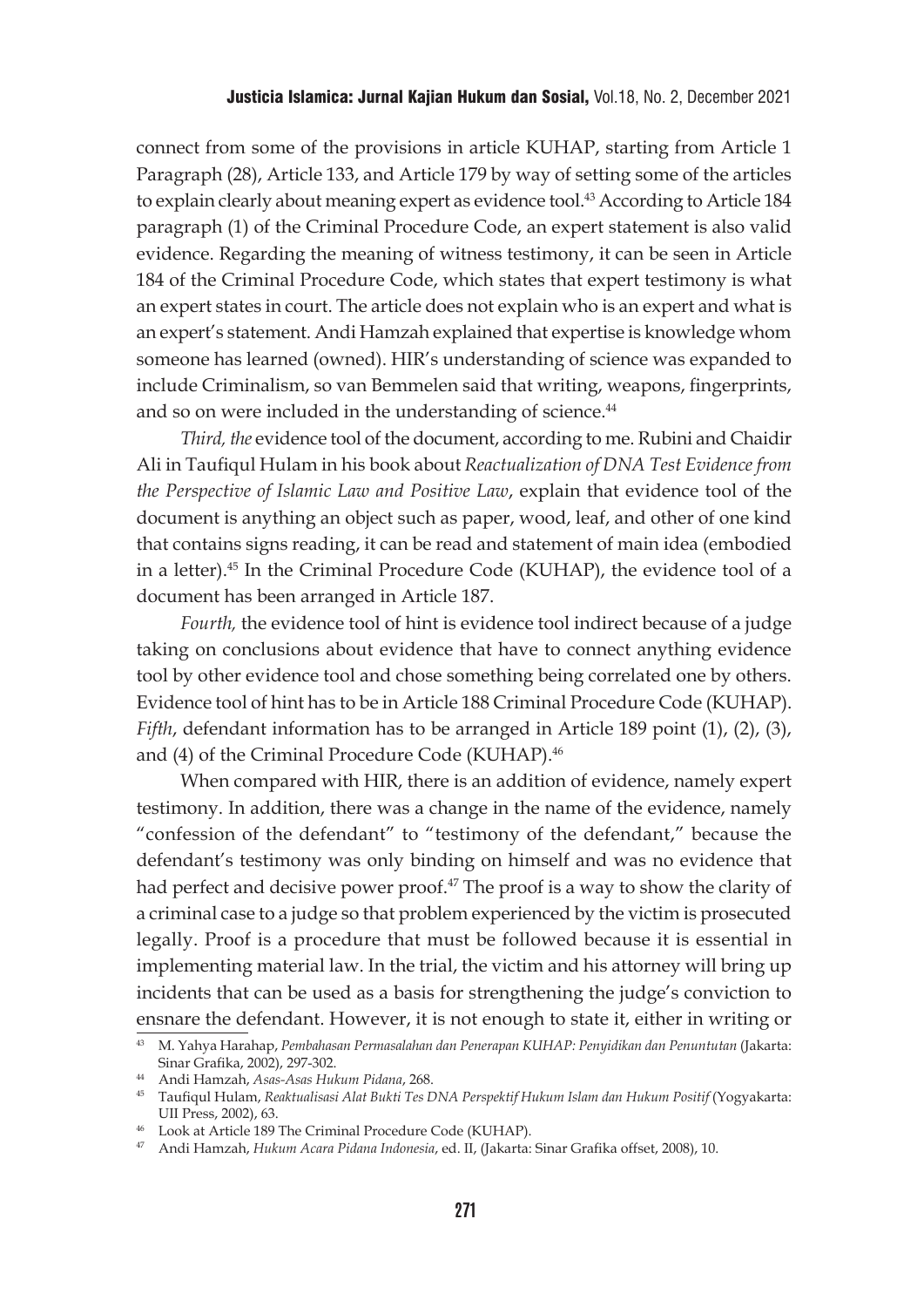orally. However, it must be accompanied by legally valid evidence to ascertain its correctness, meaning that these incidents must be accompanied by legal evidence. Evidence is the presentation of legal evidence to a judge examining a criminal case to provide certainty about the truth of the events presented and provide deterrents for the accused.<sup>48</sup>

According to Yahya Harahap, only evidence tool reaches limiting of minimum having to value the power of proof for proving preached error. Suppose the evidence tool cannot reach at least two of the evidence tools legally in KUHAP. In that case, the offense automatically puts aside a standard beyond a reasonable doubt (applying a standard of proving legally and convincing), and the fallen punishment can be considered arbitrary.<sup>49</sup>

The legal meaning of proof is a series of disciplinary rules that judges must guide in the trial process to make decisions for justice seekers. Munir Fuadi defines the law of evidence as a process in civil procedural law, criminal procedural law, and other procedural law, using procedures for the judge's authority to assess facts or statements disputed in court to prove the truth.<sup>50</sup>

Eddy Hiariej, in his book *Theory and Law of Evidence,* explained that evidence provisions to contain hatching and guidance about step by step what be justified by the enactment in proving error indicted for the defendant. The evidence also regulated evidence tool that is being justified by enactment and then applied by a judge to prove error as a defendant.<sup>51</sup> Adami Chazawi said that the activation process of evidence could be differentiated to become two of something, is part of fact disclosure and part of employment fact analyzing plus analyzed law.52

Penggaben explains that theoretically is being four of theory about the evidence system. *First*, evidence system according enactment positively (*positief wettelijke bewijs theorie*). The theory stated that a positive evidence system depends on an evidence tool called a limitation in enactment. In enactments, it had been determined about being evidence tool used by the judge in process trial how judge applied it as the power of evidence tool and how judge have to decide for proving or not, the case has been on trial. So that, if only the evidence tool is used corresponding with enactment, the judge must determine the defendant be false although the judge believed that defendant is not false.<sup>53</sup>

*Second*, the evidence system according to judge conviction (*conviction intime*), the evidence system based on judge conviction the meaning judge can impose

<sup>48</sup> Wahju Muljono, *Teori dan Praktik Peradilan Perdata di Indonesia* (Yogyakarta: Pustaka Yustisia, 1995), 105.

<sup>49</sup> Eddy Hiariej, *Teori dan Hukum Pembuktian* (Jakarta: Erlangga, 2012), 4.

<sup>50</sup> Munir Fuadi, *Teori Pembuktian Pidana dan Perdata* (Bandung: PT. Citra Aditya Bakti, 2006), 1.

<sup>51</sup> Eddy Hiariej, *Teori dan Hukum Pembuktian,* 2. 52 *Ibid.*

<sup>53</sup> Panggabean, *Hukum Pembuktian* (Bandung: PT Alumni, 2012), 81.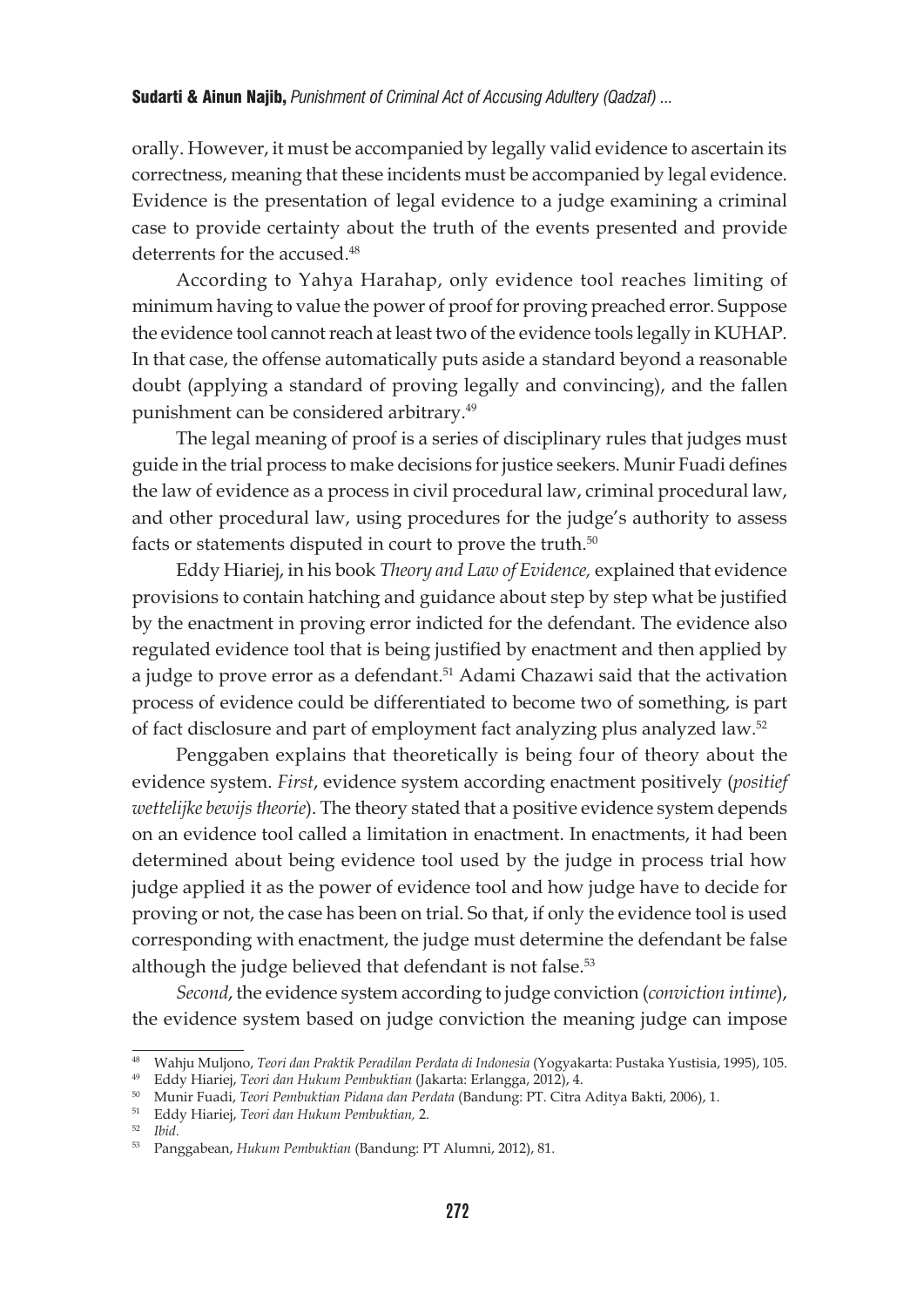decision based on the confidence of judge who does not be fastened by something of regulations. The system "Conviction Intime" can be a false defendant depending on the judge's confidence. As a judge is not fastened for regulation, the judge's decision can be felt subjectively.<sup>54</sup>

*Third*, the evidence system is based on the judge's confidence in reason that is so logical (*Laconviction Raisonnee*). A theory explains that a judge can decide someone to be false based on the judge's confidence, evidence, or verification, and a conclusion (conclusie) that refers to some of the regulation evidence particular.55 *Fourth*, evidence is according to enactment negatively (*negatief wettelijke bewijs theorie*). Evidence system, according to enactment, negatively determine it that judge only allowed to fall criminal for the defendant. At the same time, the evidence tool was determined by the enactment in a limitation and supported by being the confidant of judge forward existing it is evidence tools.<sup>56</sup>

In criminal procedural law, the proof is a central point in case examination in court. Through the evidence stage, which is a process, method, act of proof, shows whether the defendant is right or wrong in a criminal case in a court session. Evidence is provisions that contain outlines and guidelines on ways that are justified by law to prove the guilt of the accused to the accused. Evidence is also a provision regulating evidence justified by law which a judge may use to prove the accused's guilt.<sup>57</sup>

## **PUNISHMENT OF CRIMINAL ACT ACCUSED ADULTERY (***QADZAF***) IN INDONESIAN POSITIVE LAW PERSPECTIVE OF** *MAQA*>*S*{*ID AL-SHARIA*

Based on the punishment that is applied for the perpetrator of a criminal act accused of adultery (*qadzaf*) in positive Indonesian law, it can be analyzed in using the perspective of *maqasid al-Sharia* because *maqasid al-Sharia* is to study about intent and purpose in prescribing of law because sharia had purposed to the benefit of human being in world and hereafter (the afterlife). The benefit is through analyzing *maqasid al-Sharia*, and it is not only seen the meaning of technically but also in effort dynamics and development of law seen as something contains philosophical values from a law that was being declared by Allah toward human being in this world. Maqasid al-Sharia means the purpose and secret of Allah in placing sharia. That goal is *mas*{*lah*}*ah* for all people.58

<sup>54</sup> *Ibid*., 82.

<sup>55</sup> *Ibid*., 83

<sup>&</sup>lt;sup>56</sup> Ibid.<br><sup>57</sup> Eddy Hiariej, *Teori dan Hukum Pembuktian*, 2.

<sup>&</sup>lt;sup>58</sup> Khairunnisak, dkk., "Penerapan Konsep Jera Hukuman Ta'zir dalam Presfektif Maqashid Syariah (Studi Kasus Penegakan Hukum Pada Masa Syeikh Abdul Wahab Rokan Di Babussalam)", *Jurnal AT-TAFAHUM: Journal of Islamic Law* 2, no.1 (January-June 2018): 5, http://jurnal.uinsu.ac.id/index.php/ attafahum/article/download/5113/2354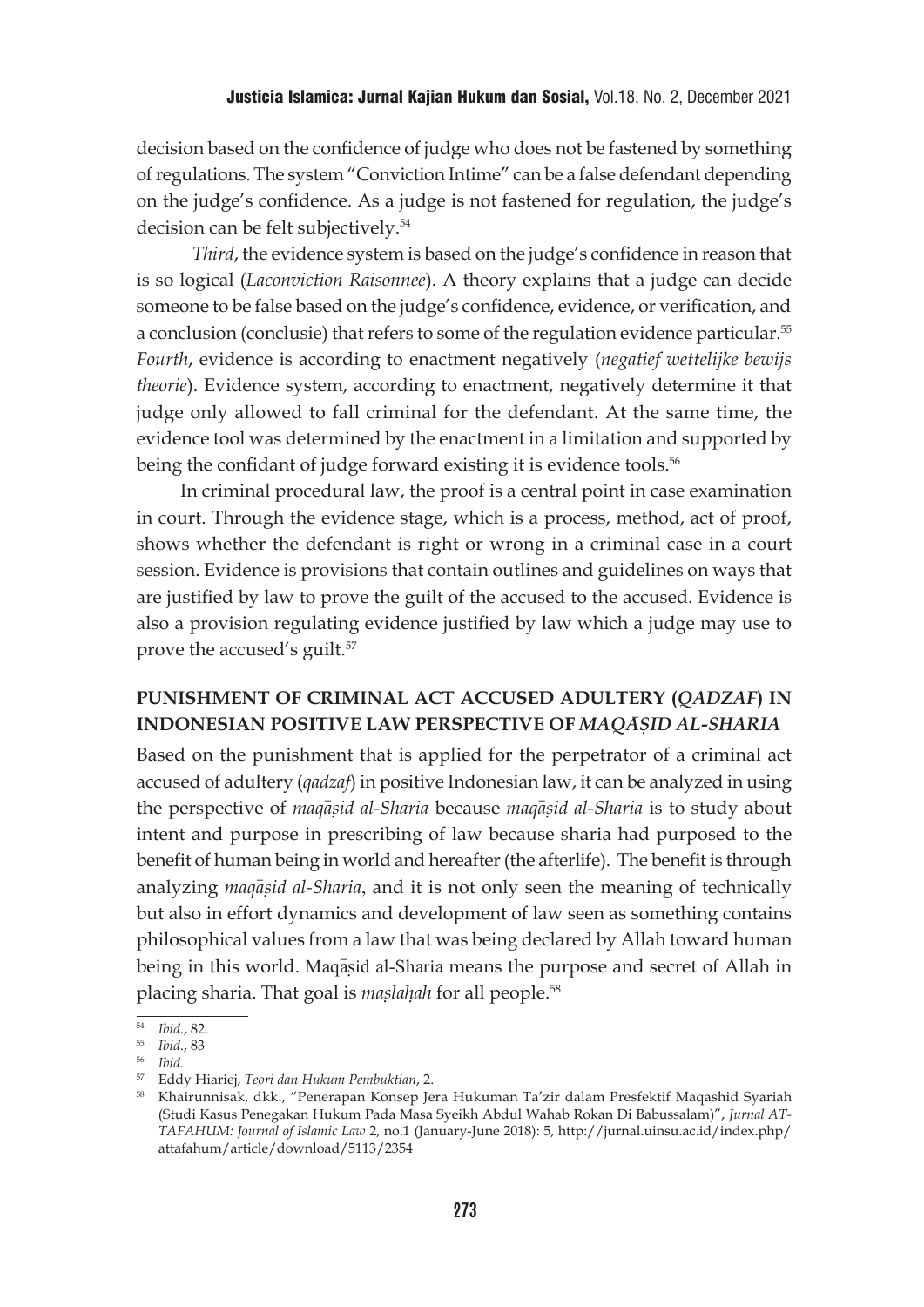The accused adultery (*qadzaf*) is prohibited by sharia because accused other people to do adultery can be affected toward reputation or accused tarnishing of reputation. In setting to apply protection toward respects of human, positive Indonesian law where is arranged in Criminal Code (KUHP) and Criminal Procedure Code (KUHAP) arranged about punishment as the perpetrator of criminal act accused adultery (*qadzaf*) that is categorized as insult such as being inside Article 310 KUHP explain that perpetrator is threatened imprisonment the longest nine months and fine most widely four thousand five hundred rupiahs.

Based on punishment which is enforced for a perpetrator of criminal action accused of adultery (*qadzaf*) in positive Indonesian law, therefor writer will analyze with using *maqasid al-sharia* as perspective and get some of the points important about applying punishment for the perpetrator of criminal action accused adultery (*qadzaf*) that is following:

*First*, protect religion (*ḥifż ad-din*). Religion is needed absolute for a human being, wherefore to getting prima priority to keep sustainability and safety. Islamic shari'a was revealed in order to maintain *maqasid al-khamsah/kulliyatul khamsah*. Religion is the most critical level of the *magasid*, because religion is its spirit, while others are just its branches. Branches will not be able to exist except by preserving religion.<sup>59</sup> Provisions of punishment criminal act accused adultery (*qadzaf*) in positive Indonesian law such as punishment the longest nine-month and or fine most widely four thousand five hundred rupiahs with the principle of protecting toward religion. *Qadzaf* or slander occurs when someone falsely accuses a Muslim of adultery or doubts his lineage. It is a significant crime in Islam, and the perpetrator is called a sinful offender.<sup>60</sup> Islam forbade deeds accused of adultery (*qadzaf*) because accused adultery is a forbidden deed and one of big sin. Therefore, punishment of imprisonment or fine enforced for perpetrator accused of adultery (*qadzaf*) is expected to give the perpetrator awareness of not doing a deed which is forbidden according to shara' provisions.

*Second*, protection of soul (*ḥifż an-nafs*). Caring for offspring preserves human sustainability and fosters a mental generation to create a sense of friendship and unity between humans. A well-regulated marriage institution is needed to achieve this goal and prevent acts that can damage both self and offspring.<sup>61</sup> Safety of the soul is a basic human need, so humans must maintain the continuity of life. All of anything that is considered a means of saving souls is obligatory. The provisions of punishment for the perpetrator accusing adultery (*qadzaf*) in

<sup>59</sup> Ismardi Ilyas, "Stratafikasi Maqashid Al-Syari'ah Terhadap Kemaslahatan dan Penerapannya", *Jurnal Hukum Islam* 15, no. 1 (Juni 2014): 17, http://ejournal.uin-suska.ac.id/index.php/hukumislam/article/ viewFile/985/919

<sup>60</sup> Anwar Haryono, *Hukum Islam Keluasan dan Keadilan* (Jakarta: Bulan Bintang,1965), 18.

<sup>61</sup> Muhammad Abu Zahrah, *Ushul al- Fiqh* (Damaskus: Dar Fikr al-'Araby, tt), 367.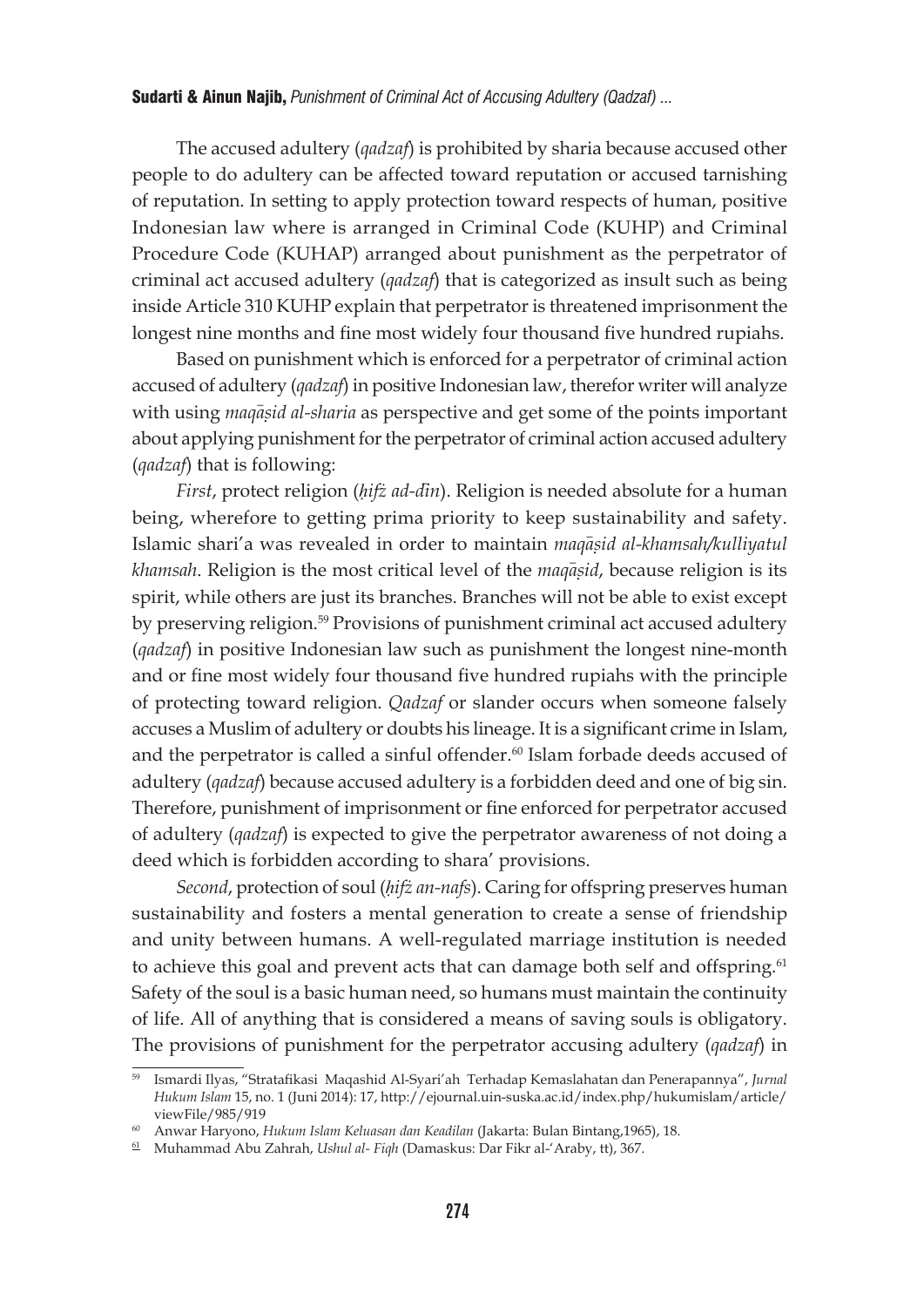the form of a maximum imprisonment of nine months and/or a maximum fine of four thousand five hundred rupiahs following the principle of protection of life. This is occurring because accusing adultery can be caused pain toward the accused through the accuser's words.

*Third,* protection of mind (*ḥifż al-'aql*). Maintaining reason means keeping the mind from being damaged, which results in *mukallaf* being useless in society, even becoming a source of calamity/problems.<sup>62</sup> Protection toward the mind is obligatory because using the mind, and the human can do all of the function them as *khalifah* in the world. In mind, humans can differentiate between good and evil. The mind can think universally naturally around them. Allah SWT instructs protection and recommends using reason to gain knowledge. In order to protect it, Allah forbids anything that can corrupt or weaken reason. Punishment will be obtained for those who eat something or do something that can make sense of losing mind by human.63 Punishment for perpetrator accused of adultery (*qadzaf*) is imprisonment the longest nine-month and or fine most widely four thousand five hundred rupiahs aim at the protection of mind for the perpetrator in order to awareness deed him because of affected person that is accused of doing adultery becomes the sick heart and defiled reputation him.

*Fourth*, protection of property (*hifz al-mal*), property, and other treasures are needed by a human being to support life sustainability in the world. In searching and managing property, Islam learns ways good and the best to protect property and function. Punishment for a perpetrator accused of adultery (*qadzaf*) is imprisonment for the longest nine months and or fine most widely four thousand five hundred rupiahs based on the principle of protected property. That can be seen from punishment compensation for the victim of crime qua alternative form of punishment because reputation is defiled to effect deed accuser.

*Fifth*, protection of respect (*ḥifz*{ *al-'ir*{*d*{), *qadzaf* is the determination that is done by the person the other person for perpetrator adultery or termination of the lineage of a Moslem. Allah forbids this act to maintain human honor. Mainly, adultery is directed at a good person and has a noble position in society.<sup>64</sup> Hence, the accusation of adultery is not proven, considering he is very dangerous for people's lives. Islamic criminal law provides a legal basis for the convicted party referring to the Koran, which stipulates that replying for an evil act must be

<sup>62</sup> Abdul Wahhab Khallaf, *'Ilm Ushul al- Fiqh* (Kuait: Dar al-Qalam, 1978), 201, see also Muhammad Abu Zahrah, *Ushul al- Fiqh* (Damaskus: Dar Fikr al-'Araby, tt), 367.

<sup>63</sup> Afridawati, "Stratifikasi Al-Maqashid Al-Khamsah (Agama, Jiwa, Akal, Keturunan dan Harta) dan Penerapannya dalam Maslahah", *Jurnal Al-Qishthu* 13, no. 1 (2015): 21, http://jurnal.fs.iainkerinci.ac.id/ index.php/alqisthu/article/viewFile/9/2 64 Hamzah Hasan, *Kejahatan Kesusilaan Perspeektif Hukum Pidana Islam* (Makasar: Alauddin University Press,

<sup>2012), 153,</sup> see also Hamzah, "Kategori Tindak Pidana *Hudud* dalam Hukum Pidana Islam", *Jurnal Al-Daulah* 4, no. 1 (Juni 2015): 68, http://103.55.216.56/index.php/al\_daulah/article/download/1502/1442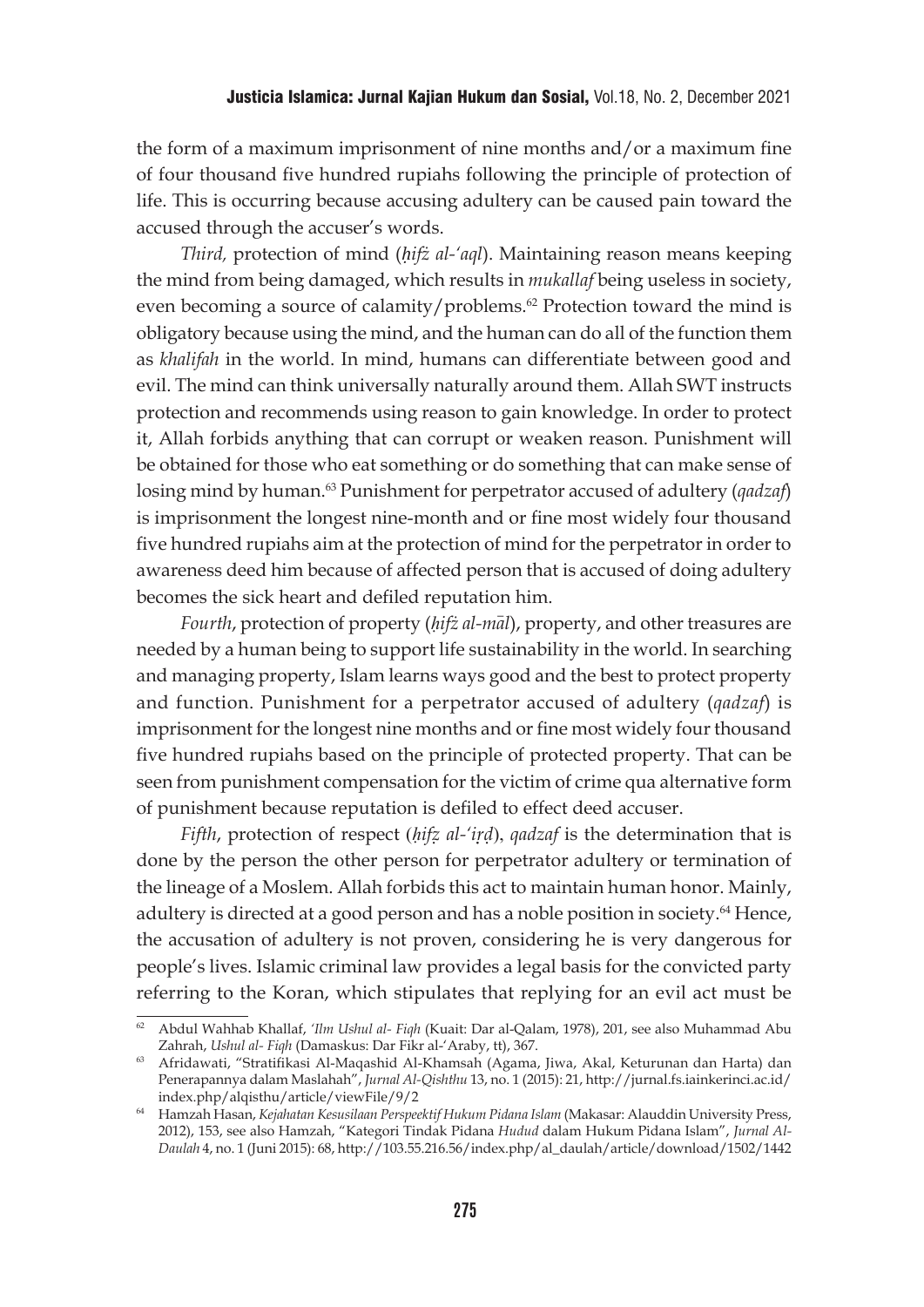proportional to the act. Islam includes defamation as a crime related to public relations, which harms the rights of individuals and society and has a profound impact because Islamic law strictly safeguards the honor of every human being.<sup>65</sup> In addition, to stipulate hudud punishment in the form of punishment of 80 times for *qadzaf* perpetrators, Islamic law also stipulates worldly punishment in the form of *ta'zir* punishment in which the implementation of the law is submitted to the ruler or judge or those who have judicial power (the judiciary). According to the author, punishment for a perpetrator accusing adultery (*qadzaf*) contained in Indonesia's positive law (KUHP) in the form of a maximum imprisonment of nine months and or a maximum fine of four thousand and five hundred rupiahs is a form of *ta'zir* punishment and aims to protect honor someone. This is happening because an act of correlation toward the act of adultery against someone who can cause the accused person to have his reputation tarnished, so that accuser, the meaning of the accused person, must receive punishment in order to rehabilitate good name of the person who has been accused and to clean his reputation.

Accused adultery is an action that hurts the victim so much because of the emergence of wound non-physical by the victim. Therefore, appropriately, the perpetrator accused of adultery has been given punishment as a form of learning to prevent the perpetrator from repeating the action and being aware that the action is not allowed by religion or correct according to any religion. Associated with the five main elements above, the aspect of *daruriat* that is related to punishment for perpetrator accused of adultery (*qadzaf*) is an aspect of protection for respect (*ḥifz*{ *al-'ird*}—that aspect related to respecting each person that has to be protected. If the perpetrator is accused of adultery (*qadzaf*) is not threatened with punishment strictly.

Based on the analysis that writer has done, the fundamental value from enforcement punishment criminal act accused adultery (*qadzaf*) such as imprisonment the longest nine-month and or fine most widely four thousand five hundred rupiahs in positive Indonesian law, it is the step of preventive that is applied to prevent in order to each person is not easy to do blasphemy deed adultery for other person and attack respecting another person because of effecting vilification of reputation. In addition, the fundamental value in punishment criminal act accused adultery (*qadzaf*) is to appear effect to give up for perpetrator. At the same time, instrument value and fundamental achieve, so the destination of maqasid al-Sharia which is made it will also achieve it. On the other hand, being punishment for perpetrators accused of adultery (*qadzaf*) does expect to be able to create aims of sharia and guidance in Islam law especially such as preventive and guidance can be achieved to appear effect giving up than perpetrator will not repeat on deed him.

<sup>65</sup> Abdul Halim Barkatullah, *Pidana Hukum Islam* (Bandung: Citra Aditya, 2003), 7.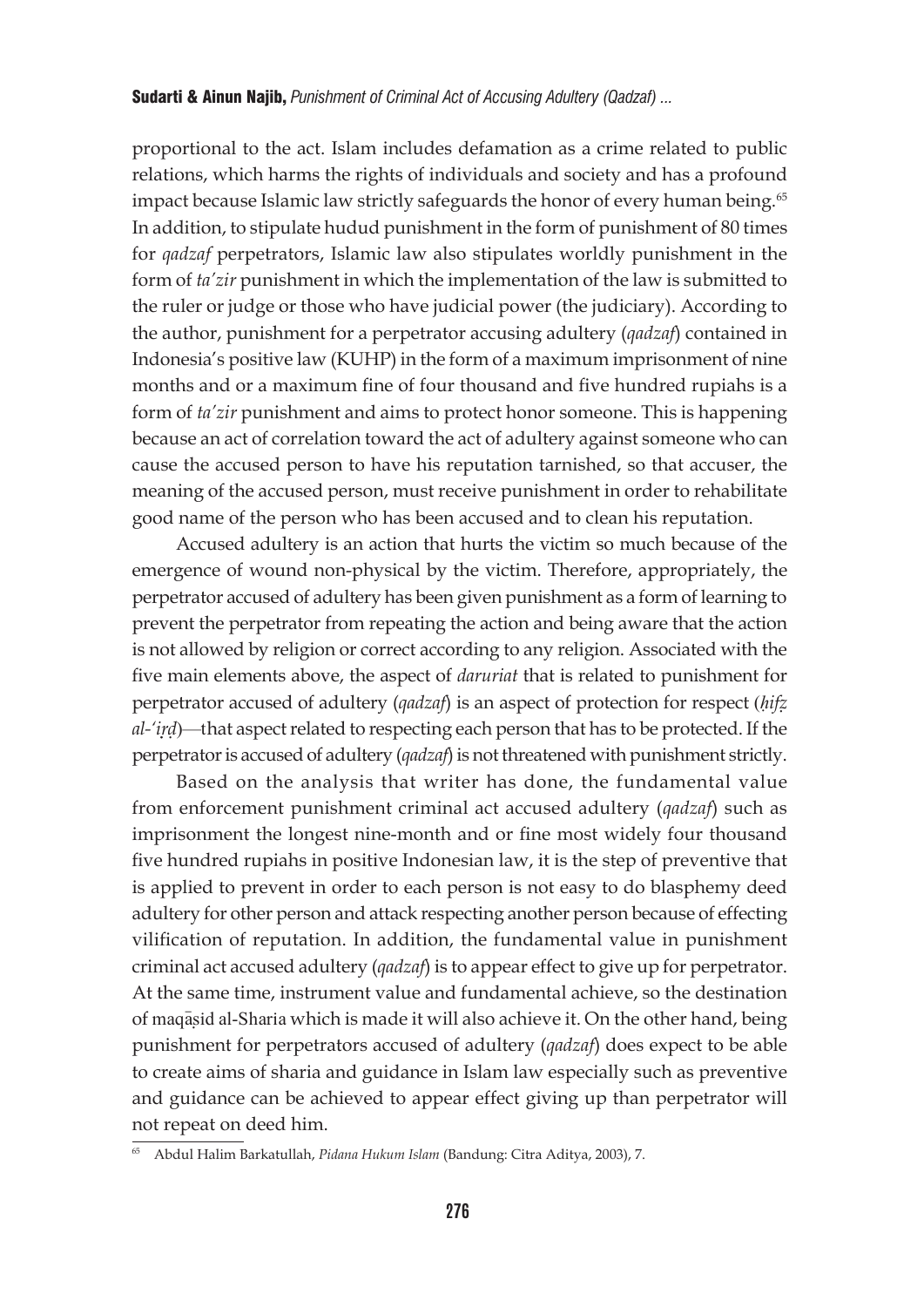#### Justicia Islamica: Jurnal Kajian Hukum dan Sosial, Vol.18, No. 2, December 2021

This must be admitted that Indonesia's positive law as contained in Criminal Code still has many weaknesses. When comparing Islamic criminal law and Indonesian criminal law (positive law/KUHP), several applicable criminal threats are very different in imposing criminal punishment on criminals. Criminal law that comes from the Criminal Code, all criminal acts are almost subject to imprisonment (eliminating one's freedom), so that the punishment given to a criminal who is only limited to taking away freedom of perpetrator who is deemed unfair and does not adequately treat pain/loss felt by victim or victim's family. This is different from the provisions in Islamic criminal law, which regulates; all punishments based on the level of crime that occurred. Islam also recognizes an act to erase sins and be accountable for their actions. Thus any retaliation and a sense of justice that is aspired to be created automatically and deterrent effect will also be felt by the perpetrator of the crime and people who see the punishment, and they will feel afraid to commit crimes as the perpetrators have done them.<sup>66</sup> Through the legislative body, the state needs to restructure the Criminal Code into a better law to create a good law within a country, especially to eradicate crimes that were already very disturbing. With the *hudud* crimes and punishment, the public interest of Muslim society is being protected. In addition, these crimes are known as *hudud* because Allah has conclusively and permanently specified their severe punishments.<sup>67</sup>

#### **CONCLUSION**

According to positive law in Indonesia, accusing adultery is categorized as an insult as contained in Article 310 of the Criminal Code, which threatens the perpetrator with a maximum imprisonment of nine months and/or a maximum fine of four thousand and five hundred rupiahs. A person is considered to have defamed someone else while someone did deliberately and aims to attack someone's honor or reputation so that other people will know them. Criminal Code has clearly described defamation as a complaint offense as stated in Article 310 paragraph (1) to paragraph (3). A criminal event, which constitutes an insult, is an act of slander that reduces a person's position, dignity, and good name by accusing something, the meaning it has known by the public. This offensive act is punishable by a maximum imprisonment of nine months and/or a maximum fine of four thousand and five hundred rupiahs.

An aspect of *d*{*arūriyyāt*, concerning punishment for the perpetrator who accuses adultery (*qadzaf*), is an aspect of protection of honor (*hifz al-'ird*).

<sup>66</sup> Safaruddin Harefa, "Penegakan Hukum Terhadap Tindak Pidana di Indonesia Melalui Hukum Pidana Positif dan Hukum Pidana Islam", *Jurnal UBELAJ* 4, no. 1 (April 2019): 55

<sup>67</sup> Wahbah Az-Zuhaili, *Fiqh Islam wa adillatuhu*, Vol. VI, (Damaskus: Daar Fikr, 1989), 81.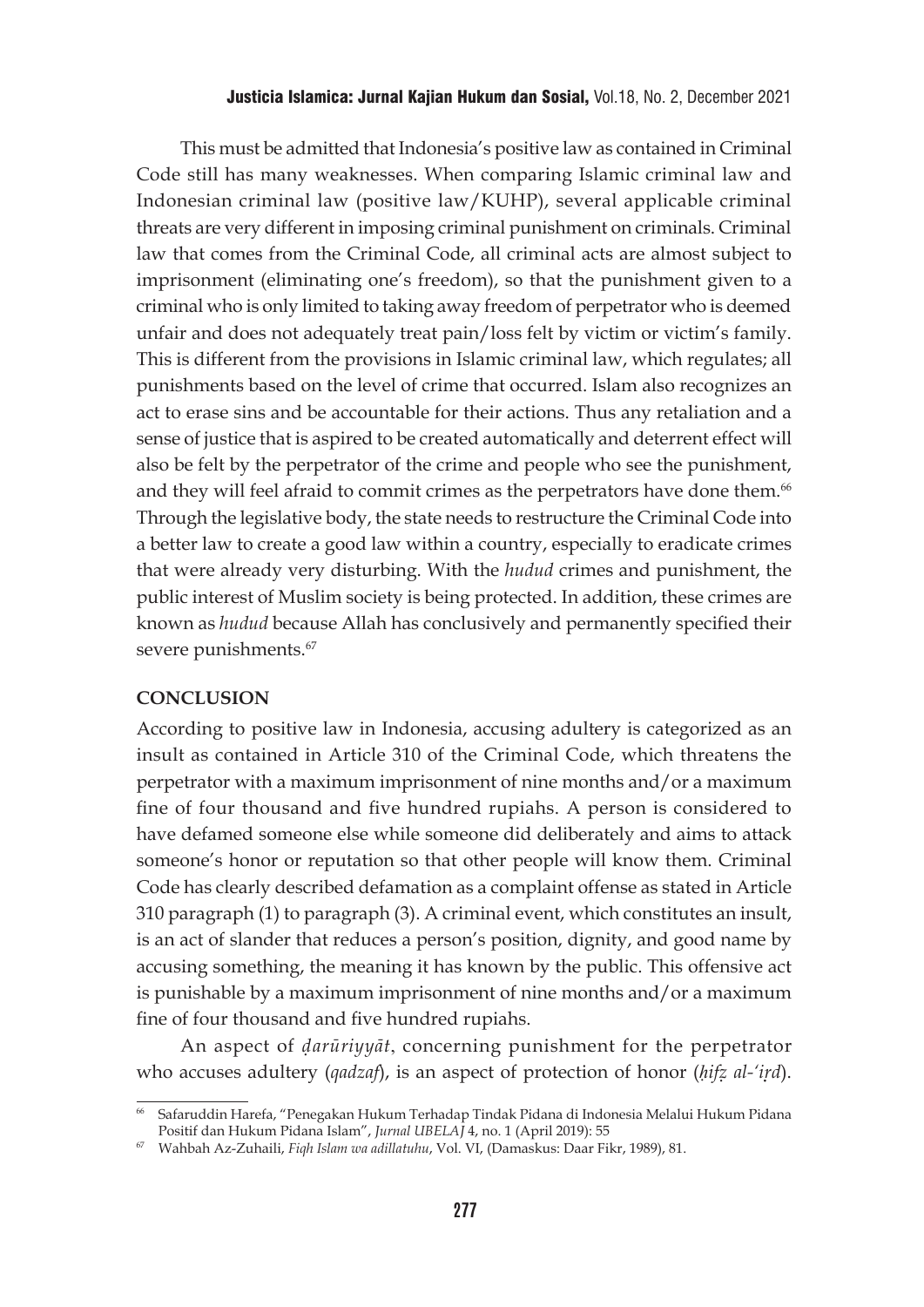This aspect relates to the honor of each person that must be protected. While perpetrator accusing adultery (*qadzaf*) is not threatened with strict sanctions, of course, perpetrators can repeat their actions so that they will threaten the honor of others. The fundamental value of imposition of criminal sanctions accusing adultery (*qadzaf*) in positive Indonesian law is a preventive step taken to prevent each person is not easy to tend toward deed adultery for other's and attacking the honor of other's because it can cause the accused person to have his reputation tarnished him. Meanwhile, the instrumental value in criminal punishment of accusing adultery (*qadzaf*) is to deter the perpetrator.

## **REFERENCES**

- A>sy-Syat{ibi, Abu> Isha>q. *Al-Muwa*>*faqa*>*t fi*> *Us*{*u*>*l asy-Syari*>*'ah.* Kairo: Must{afa> Muhammad, t.t.
- Afridawati. "Stratifikasi Al-Maqashid Al-Khamsah (Agama, Jiwa, Akal, Keturunan dan Harta) dan Penerapannya dalam Maslahah." *Jurnal Al-Qishthu* 13, no. 1 (2015): 21, http://jurnal.fs.iainkerinci.ac.id/index.php/alqisthu/article/ viewFile/9/2
- Al-Ghazali, Abdul Hamid. *Ihyaul Ulumuddin*. Ciputat: Lentera Hati, 2003.
- Al-Jauziyah, Ibnu Qayim. *Al-Thuruq al-Khukmiyyah fi al-Siyasah al-Syar'iyyah*. translated by Qahar, Adnan. *Hukum Acara Peradilan Islam.* Yogyakarta : Pustaka Pelajar, 2006.
- Al-Kasani, 'Ala' Ad-Din. *Badai' Ash-Shanai' fi Fi Tartib Asy-Syara'i*. Vol. VII. Beirut: Daar AlFikr, 1996.
- Al-Qaradawi, Yusuf. *Dirasah Fi Fiqh Maqasid al-Sharia*. ed. III, Kairo: Darus Syuruq, 2007.
- Arto, Mukti. *Praktek Perkara Perdata pada Pengadilan Agama.* ed. III. Yogyakarta: Pustaka Pelajar, 2000.
- Asy-Syafi'i, Jalaluddin Muhammad Bin Ahmad Al-Muhalli. *Sarh Al-Waraqat Fi Us*{*u*>*l Al-Fiqh*. Beirut; Darul Kudsi, 1999.
- Auda, Jasser. *Maqa*>*s*{*id al-Shari*>*' ah as Philosophy of Islamic Law A Systems Approach.*  Washington: The International Institute of Islamic Thought London, 2007.
- Auda, Jasser. *Membumikan Hukum Islam Melalui Maqashid Syari'ah.* Bandung: PT. Mizan Pustaka, 2015.
- Az-Zuhaili, Wahbah. *Fiqh Islam wa adillatuhu*. Vol. VI. Damaskus: Daar Fikr, 1989.
- Bakri, Asafri Jaya. *Konsep Maqasid Syariah Menurut As-Syatibi.* Jakarta: PT Raja Grafindo Persada, 1996.
- Barkatullah, Abdul Halim. *Pidana Hukum Islam*. Bandung: Citra Aditya, 2003.
- Doi, Abdur Rahman I. *Tindak Pidana dalam Syari'at Islam*. Jakarta: PT Rineka Cipta, 1992.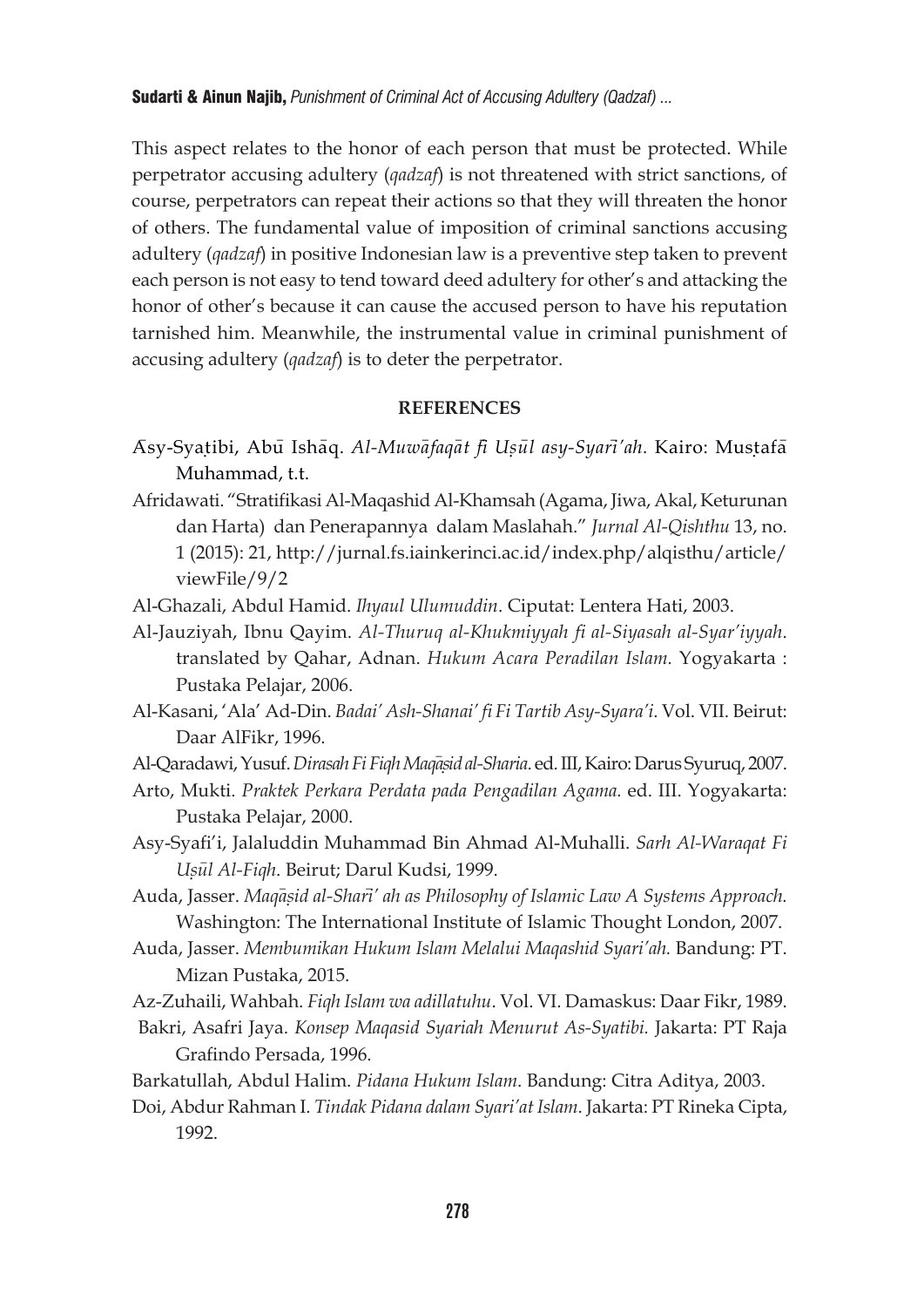### Justicia Islamica: Jurnal Kajian Hukum dan Sosial, Vol.18, No. 2, December 2021

- Fuadi, Munir. *Teori Pembuktian Pidana dan Perdata.* Bandung: PT. Citra Aditya Bakti, 2006.
- Hamzah, Andi. *Asas-Asas Hukum Pidana.* Jakarta: Rineka Cipta, 2008.

Hamzah, Andi. *Hukum Acara Pidana Indonesia*. ed. II. Jakarta: Sinar Grafika offset, 2008.

Hamzah. "Kategori Tindak Pidana *Hudud* dalam Hukum Pidana Islam." *Jurnal Al-Daulah* 4, no. 1 (Juni 2015): 68, http://103.55.216.56/index.php/al\_ daulah/article/download/1502/1442

Harahap, M. Yahya. *Pembahasan Permasalahan dan Penerapan KUHAP: Penyidikan dan Penuntutan.* Jakarta: Sinar Grafika, 2002.

Harefa, Safaruddin. "Penegakan Hukum Terhadap Tindak Pidana di Indonesia Melalui Hukum Pidana Positif dan Hukum Pidana Islam." *Jurnal UBELAJ* 4, no. 1 (April 2019): 55

Haryono, Anwar. *Hukum Islam Keluasan dan Keadilan.* Jakarta: Bulan Bintang, 1965.

Hasan, Hamzah. *Kejahatan Kesusilaan Perspektif Hukum Pidana Islam.* Makasar: Alauddin University Press, 2012.

Hiariej, Eddy. *Teori dan Hukum Pembuktian.* Jakarta: Erlangga, 2012.

- https://putusan3.mahkamahagung.go.id/search.html?q=penghinaan diakses 1 Mei 2021.
- Hulam, Taufiqul. *Reaktualisasi Alat Bukti Tes DNA Perspektif Hukum Islam dan Hukum Positif*. Yogyakarta: UII Press, 2002.
- Ibn Rusyd, Muhammad. *Bidayatul Mujtahid*. Vol. II. Damaskus: Daar Fikr, t.t.

Ilyas, Ismardi. "Stratafikasi Maqashid Al-Syari'ah Terhadap Kemaslahatan dan Penerapannya." *Jurnal Hukum Islam* 15, no. 1 (Juni 2014): 17, http://ejournal. uin-suska.ac.id/index.php/hukumislam/article/viewFile/985/919

Jalaluddin, Imam. *Tafsir Jalalain.* Bandung: Sinar Baru Algensindo, 2010.

Jauhar, Ahmad Al-Mursi Husain. *Maqasid Syariah.* ed. II. Jakarta: AMZAH, 2010.

Khairunnisak, dkk. "Penerapan Konsep Jera Hukuman Ta'zir dalam Presfektif Maqashid Syariah (Studi Kasus Penegakan Hukum Pada Masa Syeikh Abdul Wahab Rokan Di Babussalam)." *Jurnal AT-TAFAHUM: Journal of Islamic Law*  2, no.1 (Januari-Juni 2018): 5.

Khallaf, Abdul Wahhab. *'Ilm Ushul al- Fiqh.* Kuait: Dar al-Qalam, 1978.

Kusumo, Sudikno Merto. *Hukum Acara Perdata Indonesia.* Liberty: PT Ilmu Persada, 1999.

- Mardiyah, Ainun. "*Qadzaf* dalam Bentuk Kinayah (Studi Analisis Hukum Pidana Islam)". *Essay,* UIN Sumantera Utara Medan, 2019.
- Mawardi, Ahmad Imam. Figh Minoritas Figh Al-Aqlliyat dan Evolusi Maqashid asy-*Syari*>*'ah dari Konsep ke Pendekatan*. ed. I, Yogyakarta: Lkis, 2012.